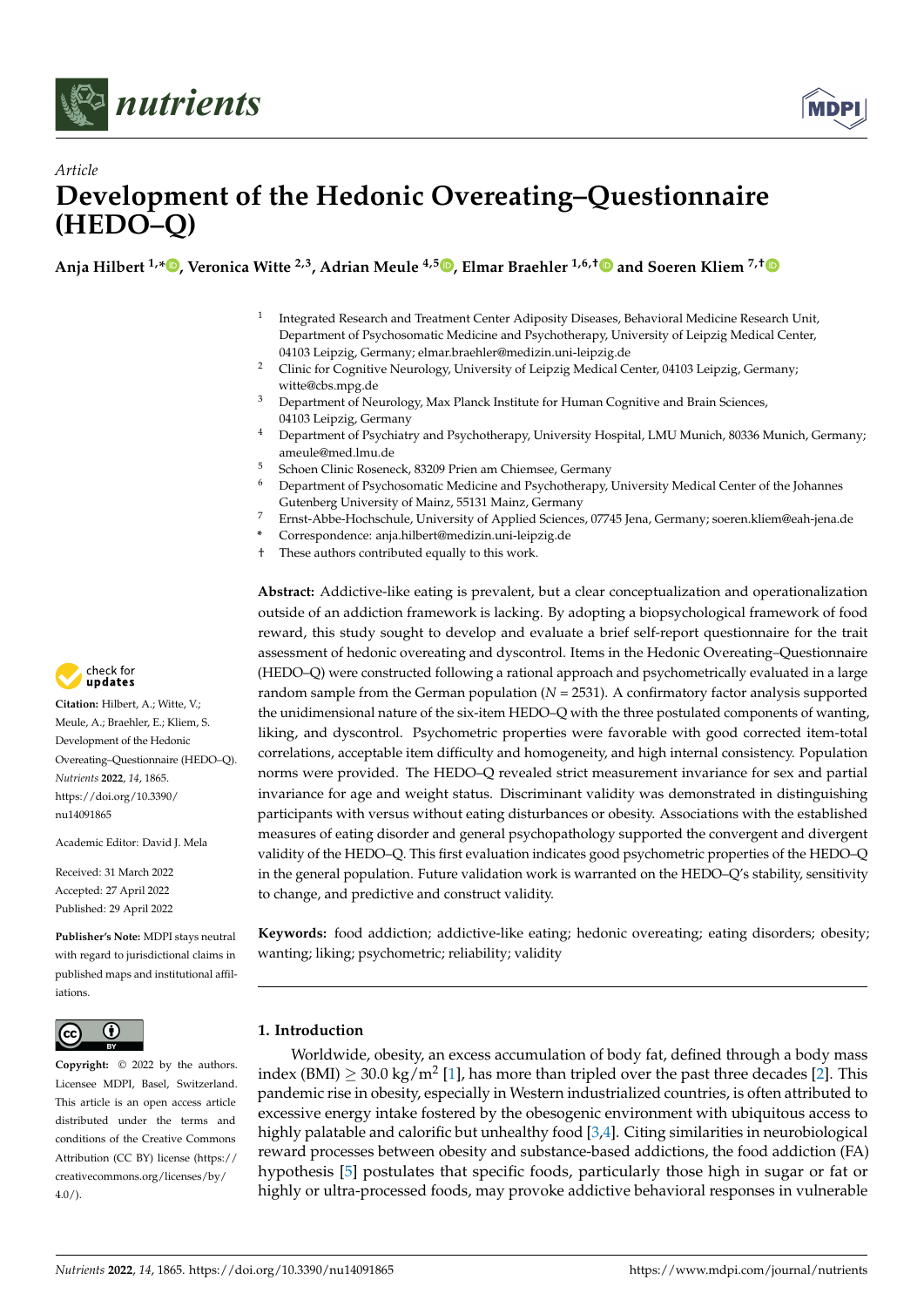individuals, characterized by high impulsivity and reward sensitivity, by over-activating reward-related brain circuits, leading to desensitization [\[6\]](#page-13-5). Relatedly, the definition of FA follows the criteria for addictive disorders, including substance dependence in the *Diagnostic and Statistical Manual of Mental Disorders Fourth Edition (DSM–IV)* [\[7\]](#page-13-6), or substance use disorder in the *Fifth Edition* (DSM–5) [\[8\]](#page-13-7). Notwithstanding, the validity and clinical utility of a potential clinical FA diagnosis still need to be demonstrated [\[9\]](#page-13-8).

Since its introduction, the FA hypothesis has been energetically and controversially discussed [\[10–](#page-13-9)[14\]](#page-13-10). FA has mostly been operationalized through self-report, using the empirically supported Yale Food Addiction Scale (YFAS 2.0 for the DSM–5) [\[15\]](#page-13-11) for the trait assessment of addictive behavioral responses towards certain foods, for example, those high in sugar or fat, over the last 12 months. From the 35 items (or 13 items for the abbreviated mYFAS 2.0), a continuous symptom count is calculated by summing the 11 DSM–5 symptoms for substance use disorders [\[5\]](#page-13-4). FA is considered to be present if  $\geq$  2 symptoms (e.g., strong cravings, unsuccessful attempts to cut down, overeating despite negative consequences, withdrawal, tolerance) and clinically significant impairment/distress are present. The main critique of the FA hypothesis pertains to the self-report assessment when adhering to a clinical addiction framework, as well as the relevance of diagnostic criteria of substance use disorder for eating. For example, certain criteria of substance use disorder such as physical symptoms of withdrawal (e.g., trembling, restlessness, seizures) or tolerance have not been demonstrated regarding food in humans [\[16\]](#page-13-12). Most importantly, there is a lack of evidence that specific foods contain biochemical addictive substances [\[16,](#page-13-12)[17\]](#page-13-13). In addition, despite similarities between obesity and substance use disorder in neurobiological reactions to food and food stimuli versus drugs, substantial differences have been documented [\[18\]](#page-13-14), and neuroimaging studies have not equivocally supported a severe or consistent perturbance of functional responses to food stimuli in the main brain regions implicated in reward processing [\[16,](#page-13-12)[19\]](#page-13-15). Notwithstanding, the concept of FA is widely appealing not only to researchers, but also to the lay public [\[20\]](#page-13-16), with self-labeled "food addicts". For example, those with FA show preferences for highly processed foods high in fat and refined carbohydrates [\[21\]](#page-13-17), overeating behavior [\[22\]](#page-13-18), and perceptions of symptoms of withdrawal and tolerance [\[23\]](#page-13-19). Implications of the FA concept for treatment, however, still remain unclear [\[6\]](#page-13-5).

In order to circumvent the much-criticized causal assumption of addictive substances such as foods, it was proposed that eating itself could be addictive and that such an addictive-like eating (ALE) could form the clinical presentation of a behavioral addiction or "eating addiction". In fact, among the eating disorders, the obesity-associated binge-eating disorder (BED), characterized by recurrent binge eating (i.e., consumption of unambiguously large amounts of food with the subjective feeling of losing control over eating) in the absence of regular weight-compensatory behaviors [\[8\]](#page-13-7), was proposed to represent a behavioral eating addiction [\[11,](#page-13-20)[24\]](#page-13-21), although the DSM–5 diagnostic criteria of BED do not follow an addiction framework [\[8\]](#page-13-7). While trait FA and BED as a clinical eating disorder share certain behaviors (e.g., strong cravings for food, especially if high in fat or sugar), FA determined through the YFAS 2.0 was found to be present in most but not all women with BED (80%), but it was also present at very high rates in women with bulimia nervosa (approximately 95%) and even in those with anorexia nervosa (71%), particularly co-occurring with the binge-purge subtype [\[15\]](#page-13-11). This suggests that the FA trait is prevalent across the eating disorders, especially if binge-eating episodes are present, but that not all individuals with eating disorders or those with BED exhibit this trait. Likewise, although proposed initially for obesity, FA presents across the weight range, with individuals with obesity significantly more frequently affected (19.3%) than those with overweight (10.0%) or normal weight (12.2%) [\[25\]](#page-13-22).

Importantly, there is still no consensus on how to conceptualize and measure ALE [\[6,](#page-13-5)[10\]](#page-13-9) if not related to FA. Referring to dual-process theories of motivation, highlighting interactions between a hedonic appetitive system and a cognitive control system, Ruddock et al. [\[26\]](#page-14-0) developed the Addiction-like Eating Behavior Scale with two subscales: Appetitive Drive,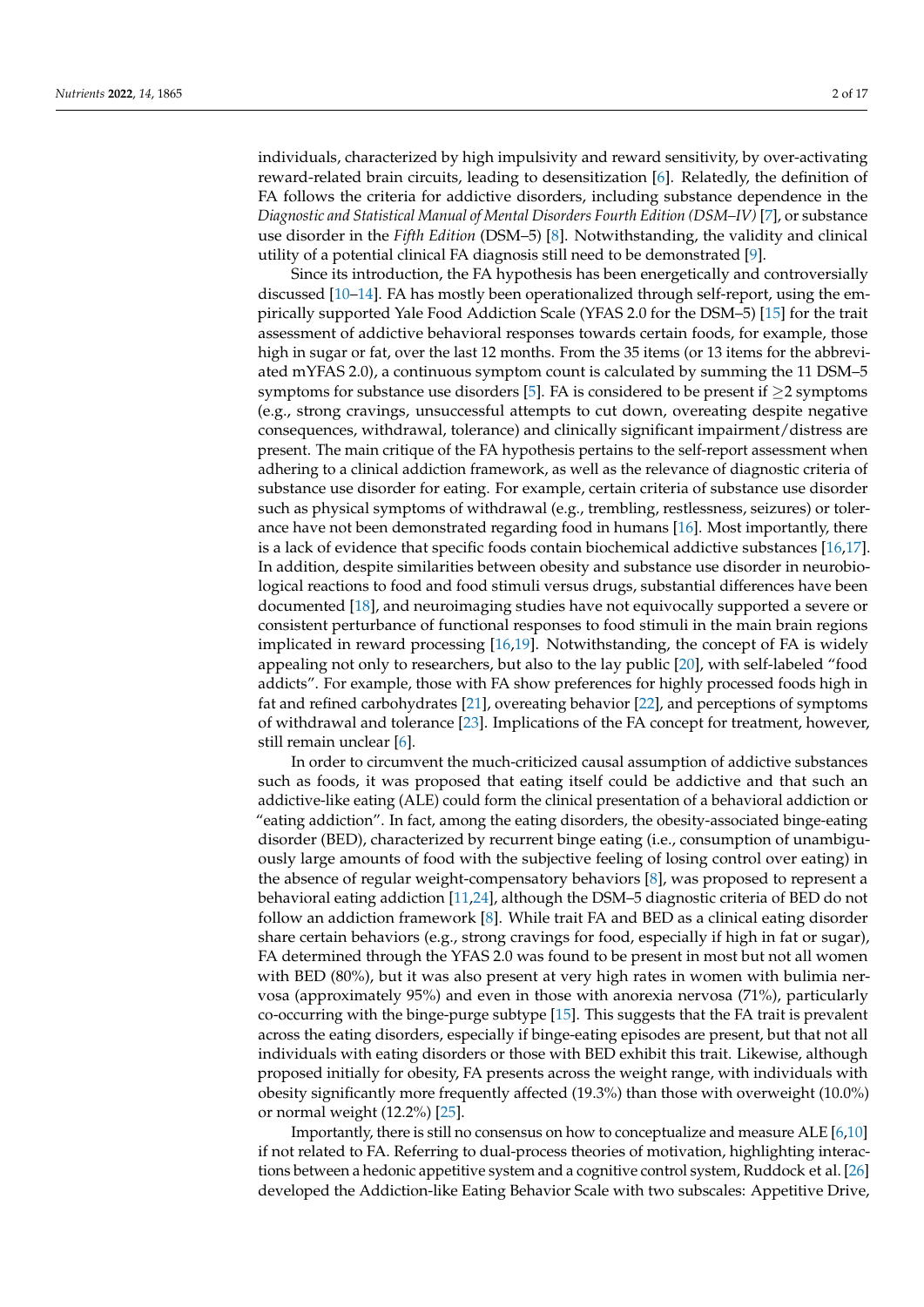mostly including items on overeating, and Low Dietary Control, mostly including items on dietary restraint and violations. While the initial psychometric characteristics were favorable, the scale was criticized for adhering to the substance-based framework, assessing eating problems specifically with high-fat/high-sugar, processed, or unhealthy foods and using items derived from descriptions of self-identified "food addicts" [\[27\]](#page-14-1), while thought to address ALE in a behavioral addictions perspective without specifically defining an addictive substance [\[28\]](#page-14-2).

A greater understanding of ALE was expected from adopting a broader biopsychological framework of food reward [\[14\]](#page-13-10) that distinguishes two state-dependent processes: the motivational component of wanting (i.e., incentive salience), commonly defined as a food craving or a strong desire or urge for food, and the hedonic component of liking [\[29\]](#page-14-3), defined as a qualitative-evaluative experience of pleasure [\[30\]](#page-14-4). Both components are based on dissociable, partly overlapping neural pathways [\[31,](#page-14-5)[32\]](#page-14-6), with wanting being a result of the activation of a large and robust brain system including mesocorticolimbic dopaminergic pathways, while liking results from smaller hedonic hotspots in the limbic system, with the involvement of opioid motivation circuits. Importantly, while both wanting and liking form normative hedonic processes of regular eating, hedonic overeating or ALE could result from an adaptation to the obesogenic food environment [\[12](#page-13-23)[,14\]](#page-13-10) in terms of an incentive sensitization, magnifying wanting and detaching it from liking [\[33\]](#page-14-7).

Behaviorally, wanting and liking have mostly been measured as state-based through direct assessment via explicit self-report. For example, among multiple experimental paradigms used for measurement [\[34\]](#page-14-8), the presumably most popular Leeds Food Preference Questionnaire [\[35\]](#page-14-9), a computerized task, measures explicit wanting and explicit liking though visual analogue scales, in addition to implicit wanting operationalized through a forced choice procedure. The state measures of explicit wanting and explicit liking were to varying degrees—associated with conceptually similar trait measures. For example, positive associations between explicit liking and trait disinhibition have been found [\[36](#page-14-10)[,37\]](#page-14-11), whereas associations of explicit wanting and explicit liking with trait measures of binge eating were heterogenous [\[34,](#page-14-8)[38\]](#page-14-12). Given that most psychological constructs include both stable, dispositional trait components and fluctuating, situational state components [\[39\]](#page-14-13), it is notable that food-related wanting and liking have not been operationalized as traits. A number of self-report questionnaires or subscales cover single trait aspects of wanting and liking, for example, craving (e.g., Food Cravings Questionnaires) [\[40](#page-14-14)[,41\]](#page-14-15) or reward-based eating (e.g., Power of Food Scale [\[42\]](#page-14-16); Reward-based Eating Drive 13 [\[43](#page-14-17)[,44\]](#page-14-18)), most of which are lengthy and do not offer a joint operationalization.

To the best of our knowledge, a self-report questionnaire for the trait assessment of explicit wanting and explicit liking is lacking. Neuroimaging research suggests that the obesogenic environment favors—in vulnerable persons—a hedonic rather than homeostatic control of food intake, which—coupled with impaired inhibitory control [\[45\]](#page-14-19) —may increase the likelihood of hedonic overeating and weight gain [\[46\]](#page-14-20). Based on this research, we propose to operationalize not only trait wanting and trait liking in a new self-report questionnaire, but also dyscontrol or a breakdown of cognitive control over eating, a component of ALE derived from qualitative research [\[47\]](#page-14-21). In addition, dyscontrol, as assessed with cognitive inhibition tasks, was found to be associated with decreased prefrontal activation in individuals with BED, bulimia nervosa, and obesity [\[48\]](#page-14-22). From a neuroeconomic perspective, eating decisions, assessed using (implicit) bedding paradigms on food items according to a "willingness to pay" theory, result from integrating diverse food-related signaling, including the motivation, liking, and controlling of adverse eating-related consequences in a subjective value encoded in the orbitofrontal cortex, thereby initiating motor behaviors and eventually (non)action [\[49\]](#page-14-23). The predominantly prefrontal cognitive control system [\[50\]](#page-14-24) is thought to interact with the reward system, providing top-down regulation of food-related attention, decision-making, and motivation [\[51\]](#page-14-25), which provides further justification for joint assessment. In this context, the goal of this study was to develop and evaluate a trait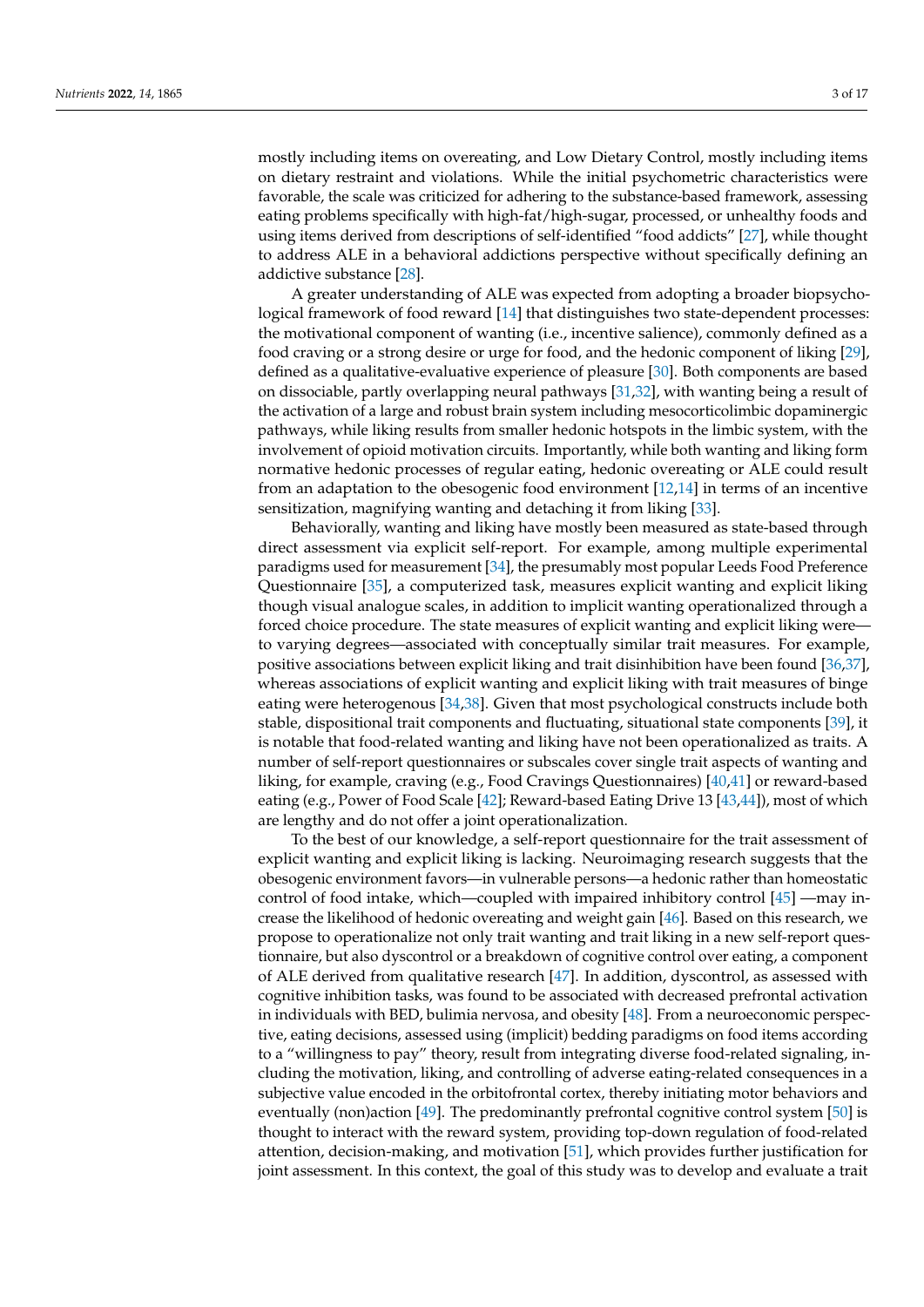self-report measure of food-related wanting, liking, and dyscontrol for the study of hedonic overeating in population-based or clinical research in a brief, economic format.

#### **2. Materials and Methods**

#### <span id="page-3-1"></span>*2.1. Participants*

A random sample of the German population was drawn for a survey investigation on physical and mental well-being in May–July 2019, with assistance from a demographic research institute (USUMA, Berlin, Germany). A reference system for representative studies in Germany was used for sampling [\(https://www.adm-ev.de/en/services/the](https://www.adm-ev.de/en/services/the-adm-sampling-system)[adm-sampling-system](https://www.adm-ev.de/en/services/the-adm-sampling-system) accessed on 4 March 2019). Accordingly, a three-stage random sampling procedure served to determine sample point regions based on representative data; target households within regions; and target persons within households.

Pursuing this approach, 5393 noninstitutionalized civilians  $\geq$  14 years of age with sufficient German language skills were selected, of which 2542 individuals participated in the survey, corresponding to a response rate of 47.1% (households: 735 not reached, 1233 refused; target persons: 193 not reached, 29 incapacitated, 661 refused). Missing data led to the further exclusion of 11 participants (0.2%), leaving a final sample of *N* = 2531 individuals for this study.

The study was approved by the Ethics Committee of the University of Leipzig (No. 145/19-ek). Trained assessors visited the participants in person, informed them about the study procedures in a verbal and written format, and obtained informed consent. For minor participants, one parent was additionally required to provide informed consent. Participants were first interviewed by the assessors with a structured questionnaire on basic sociodemographic information and then were asked to complete the self-report questionnaires (cf. Section [2.2\)](#page-4-0) on their own, while the assessor remained available to help if needed.

The total study sample consisted of 1350 women (53.3%) and 1181 men (46.7%) with a mean age of 48.4 years (*SD* = 17.9) and a mean BMI of 25.82 kg/m<sup>2</sup> (*SD* = 5.02), calculated from self-reported height and weight (Table [1\)](#page-3-0). Regarding weight status, 48.2% of participants were classified as normal weight or underweight, 36.5% were classified as overweight, and 14.3% were classified as obese [\[1\]](#page-13-0).

<span id="page-3-0"></span>**Table 1.** Demographic characteristics of the study sample.

|                                                         | Total             | Women             | Men               |
|---------------------------------------------------------|-------------------|-------------------|-------------------|
|                                                         | $(N = 2531)$      | $(N = 1350)$      | $(N = 1181)$      |
| Age (years)                                             |                   |                   |                   |
| Mean $(SD)$                                             | 48.4 (17.9)       | 49.1 (17.8)       | 47.7 (17.9)       |
| Median [min, max]                                       | 50.0 [14.0, 95.0] | 50.0 [14.0, 90.0] | 49.0 [14.0, 95.0] |
| Missing                                                 | $0(0\%)$          | $0(0\%)$          | $0(0\%)$          |
| Body mass index $(kg/m^2)$                              | 25.82(5.02)       | 25.56(5.40)       | 26.12 (4.53)      |
| Missing                                                 | $23(1.1\%)$       | $18(1.3\%)$       | $5(0.4\%)$        |
| Weight status                                           |                   |                   |                   |
| Underweight $\left($ < 18.5 kg/m <sup>2</sup> $\right)$ | 49 $(1.9\%)$      | $37(2.7\%)$       | $12(1.0\%)$       |
| Normal weight $(18.5-24.9 \text{ kg/m}^2)$              | 1173 (46.3%)      | 684 (50.7%)       | 489 (41.4%)       |
| Overweight $(25.0 - 29.9 \text{ kg/m}^2)$               | 924 (36.5%)       | 393 (29.1%)       | 531 (45.0%)       |
| Obesity class I (30.0–34.9 kg/m <sup>2</sup> )          | 239 (9.4%)        | 144 (10.7%)       | $95(8.0\%)$       |
| Obesity class II (35.0–39.9 kg/m <sup>2</sup> )         | 73 (2.9%)         | 44 (3.3%)         | $29(2.5\%)$       |
| Obesity class III ( $\geq$ 40.0 kg/m <sup>2</sup> )     | 50 $(2.0\%)$      | $30(2.2\%)$       | $20(1.7\%)$       |
| Missing                                                 | $23(0.9\%)$       | $18(1.3\%)$       | $5(0.4\%)$        |
| Household income (net, per month)                       |                   |                   |                   |
| $500 - 1000$ EUR                                        | $176(7.0\%)$      | $95(7.0\%)$       | $81(6.9\%)$       |
| $1000 - 2000$ EUR                                       | 716 (28.3%)       | 456 (33.8%)       | 260 (22.0%)       |
| $2000 - 3500$ EUR                                       | 1042 (41.2%)      | 491 (36.4%)       | 551 (46.7%)       |
| $>$ 3500 EUR                                            | 544 (21.5%)       | 276 (20.4%)       | 268 (22.7%)       |
| Missing                                                 | 53 $(2.1\%)$      | $32(2.4\%)$       | $21(1.8\%)$       |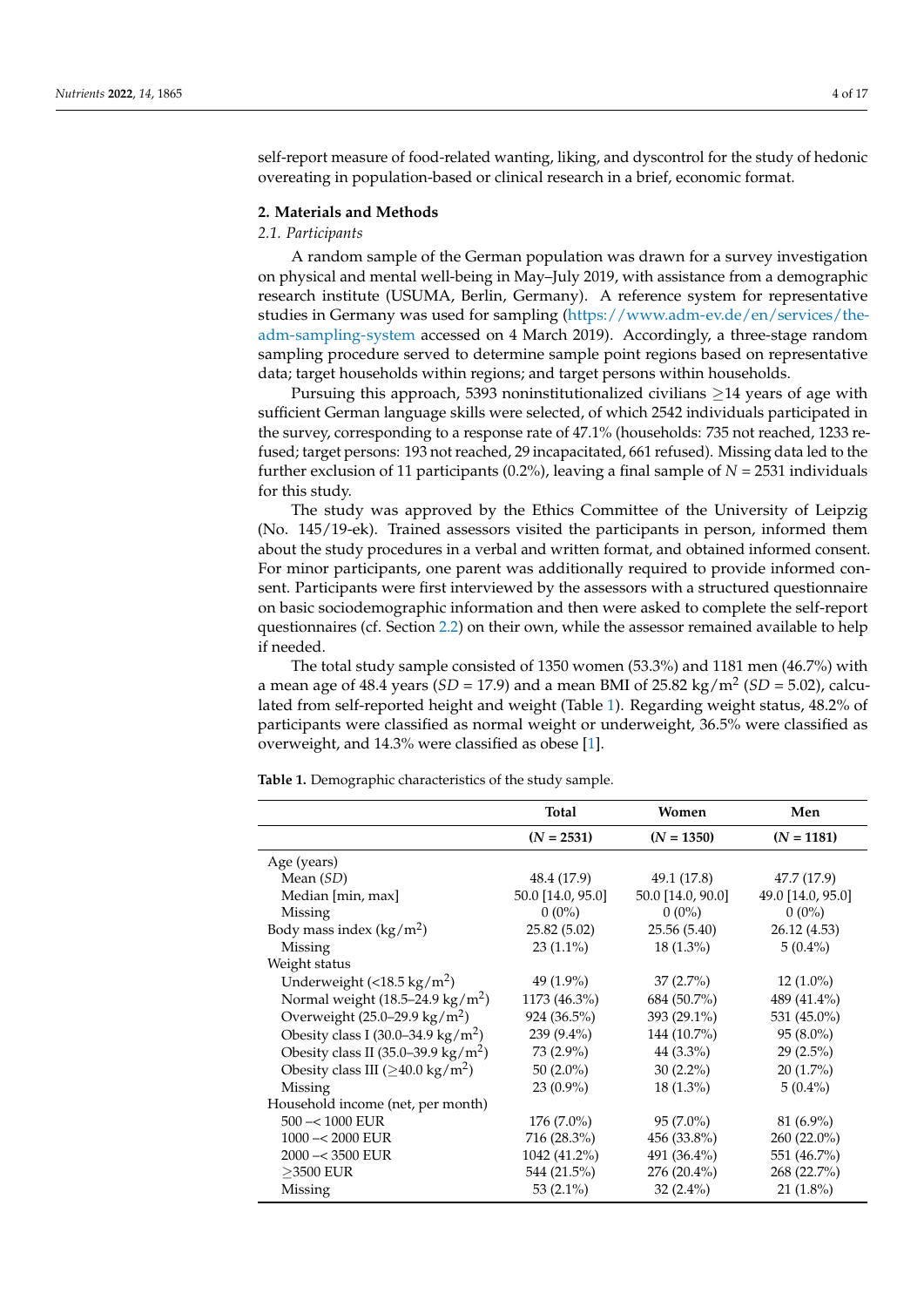|                         | <b>Total</b> | Women         | Men          |
|-------------------------|--------------|---------------|--------------|
|                         | $(N = 2531)$ | $(N = 1350)$  | $(N = 1181)$ |
| Marital status          |              |               |              |
| Married/living together | 1101 (43.5%) | 553 (41.0%)   | 548 (46.4%)  |
| Married/separated       | $70(2.8\%)$  | $43(3.2\%)$   | $27(2.3\%)$  |
| Single                  | 760 (30.0%)  | $355(26.3\%)$ | 405 (34.3%)  |
| Divorced                | 368 (14.5%)  | $226(16.7\%)$ | 142 (12.0%)  |
| Widowed                 | $220(8.7\%)$ | $167(12.4\%)$ | 53 (4.5%)    |
| Missing                 | $12(0.5\%)$  | $6(0.4\%)$    | $6(0.5\%)$   |
| Nationality             |              |               |              |
| German                  | 2437 (96.3%) | 1299 (96.2%)  | 1138 (96.4%) |
| Other                   | $90(3.6\%)$  | $47(3.5\%)$   | 43 $(3.6\%)$ |
| Missing                 | $4(0.2\%)$   | $4(0.3\%)$    | $0(0\%)$     |

**Table 1.** *Cont*.

Notes. Displayed are means (*SD*), median [min, max], and *N* (%) derived from raw data.

<span id="page-4-0"></span>*2.2. Measures*

2.2.1. Hedonic Overeating–Questionnaire

The development of the Hedonic Overeating–Questionnaire (HEDO–Q) to assess wanting (food craving; anticipatory reward component), liking (pleasure to eat; consummatory reward component), and dyscontrol (loss of control over eating) followed established recommendations for scale development [\[52](#page-14-26)[,53\]](#page-14-27). In phase I (item development), an item pool was constructed for the assessment of the three theoretically derived domains (cf. Section [1\)](#page-0-0). Sources for item construction were descriptions of hedonic overeating or ALE of patients with obesity and BED (*N* = 15) at the Obesity Outpatient Unit at Leipzig University Medical Center, and self-report questionnaires targeting similar content were inspected (e.g., Addiction-like Eating Behavior Scale [\[26\]](#page-14-0), Reward-based Eating Drive 13 [\[54\]](#page-14-28), Power of Food Scale [\[42](#page-14-16)[,55\]](#page-15-0), Yale Food Addiction Scale [\[56\]](#page-15-1), Self-regulation of Eating Behavior Questionnaire [\[57,](#page-15-2)[58\]](#page-15-3), Eating Inventory [\[59,](#page-15-4)[60\]](#page-15-5), and Eating Disorder Examination-Questionnaire [\[61](#page-15-6)[,62\]](#page-15-7)). Note that these questionnaires served as sources of inspiration, but the HEDO–Q does not include any verbatim or adapted items from these questionnaires. The resulting item pool of 52 items was evaluated for content validity, in order to ensure that an item adequately assessed the given domain. Items were required to be applicable across the spectrum of weight and eating disturbances to normalcy and discriminate between presentations. References to specific foods or food properties and addiction labels were omitted. Items pertaining to potential antecedents (e.g., mood, restrained eating, food cues) or consequences of eating (e.g., fear of weight gain) were excluded, which resulted in a reduced item pool of 18 items. In phase II (scale development), these 18 items were reviewed by research psychologists (*N* = 5) with a specialty in eating and weight disorders at Leipzig University Medical Center. Specifically, experts individually rated each item regarding validity and comprehension on a 5-point Likert scale. Subsequently, the 9 items with the highest ratings were selected for the preliminary questionnaire, a feasible length for epidemiological applications. The preliminary HEDO–Q was provided with a 5-point scale  $(0 =$  never to  $4 =$  always) containing three items each targeting wanting, liking, and dyscontrol, one of which was reverse-scored. In phase III (scale evaluation, see below), the three reverse-scored items had to be removed because of psychometric deficiencies (cf. Section [2.3\)](#page-5-0). For the final six items of the HEDO–Q, a total mean score and the mean scores of wanting, liking, and dyscontrol were computed, with higher scores indicating greater hedonic overeating.

#### 2.2.2. Eating Disorder Examination–Questionnaire

For convergent and divergent validation, the 8-item short form of the eating Disorder Examination-Questionnaire (EDE–Q) [\[61](#page-15-6)[,62\]](#page-15-7), the EDE–Q8 [\[63\]](#page-15-8), was used to assess global eating disorder psychopathology. Two items each cover the concepts of restraint, eating concern, weight concern, and shape concern and are provided with a 7-point Likert scale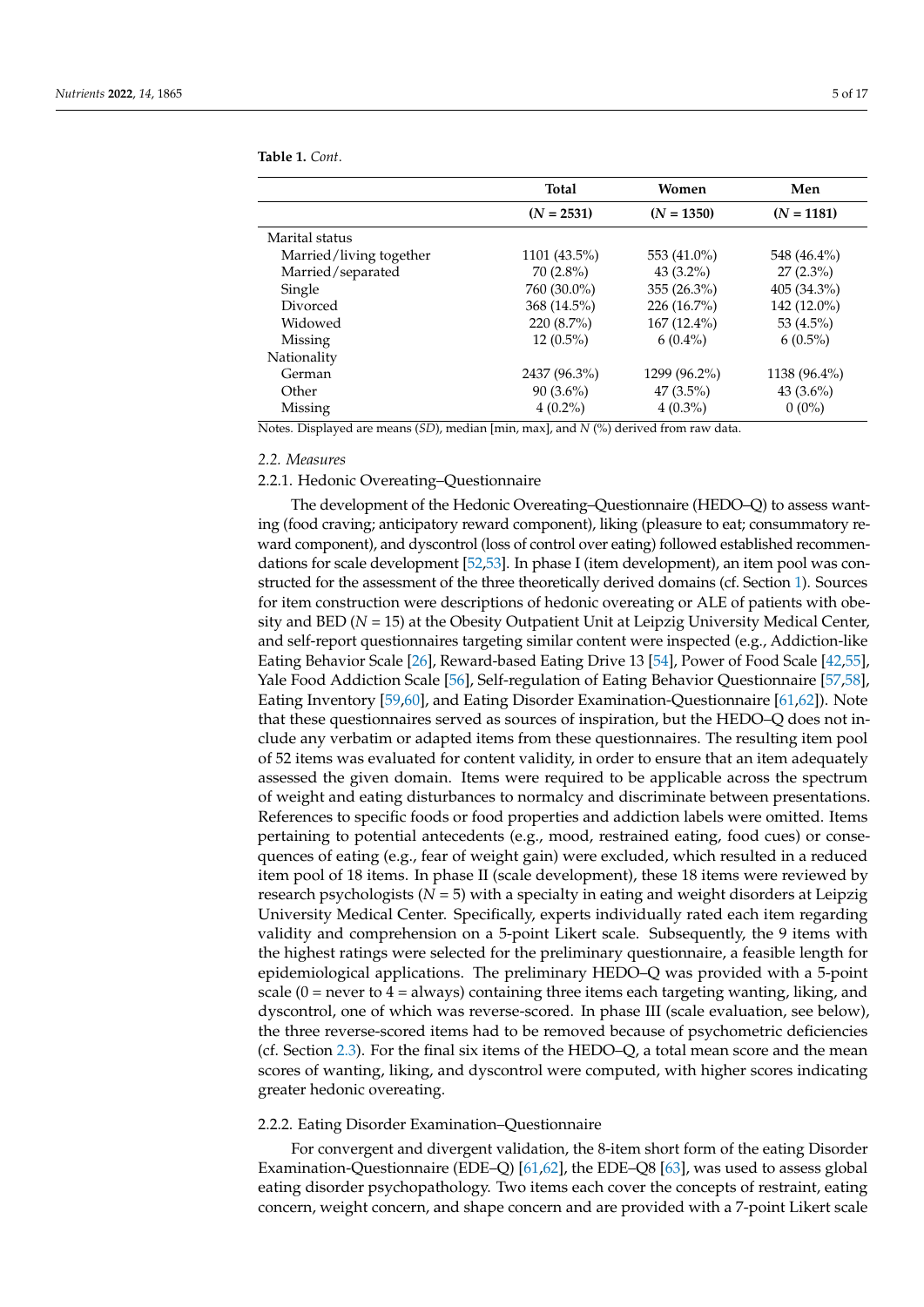$(0 =$  characteristic was not present;  $6 =$  characteristic was present every day/in extreme form). A mean global score is calculated, with higher scores indicating greater eating disorder psychopathology. Internal consistency based on this study's data was excellent (Cronbach's α = 0.919, 95% CI 0.909–0.928; McDonald's ω total = 0.937, 95% CI 0.933–0.941). We expected small-sized associations of the EDE–Q8 with noneating-disorder-specific liking and medium-to-large-sized associations with wanting and dyscontrol.

#### 2.2.3. Patient Health Questionnaire

The Patient Health Questionnaire–4 (PHQ–4) [\[64\]](#page-15-9), the ultra-short form of the 78-item PHQ [\[65\]](#page-15-10) with 4 items, was used for determining divergent validity and assessing depressive symptoms (PHQ–2) and generalized anxiety disorder symptoms (GAD–2). Rated on a 4-point Likert scale  $(0 = not at all; 3 = nearly every day)$ , items are summed up to scale scores, with higher scores indicating greater psychopathology. Both the PHQ–2 and GAD–2 had an acceptable-to-good internal consistency (PHQ–4: Cronbach's  $\alpha$  = 0.843, 95% CI 0.827–0.858; McDonald's ω total = 0.843, 95% CI 0.825–0.861). We assumed small-sized associations with the HEDO–Q.

#### 2.2.4. Measures for Discriminant Validation

Discriminant validity was determined for weight status, comparing participants with obesity (BMI  $\geq 30.0$  kg/m<sup>2</sup>) versus those without obesity (BMI <  $30.0$  kg/m<sup>2</sup>; cf. Section [2.1.](#page-3-1)), and eating disturbances, comparing those with versus without these disturbances. Eating disturbances were operationalized using two EDE–Q items [\[61,](#page-15-6)[62\]](#page-15-7), assessing the number of objective binge-eating episodes and compensatory behaviors (aggregated assessment of self-induced vomiting, laxative misuse, and driven exercising) over the past 28 days, dichotomized to any objective binge eating and/or any compensatory behaviors. Based on the population-based research regarding self-reported hedonic hunger, general food craving, and binge eating in the population [\[55](#page-15-0)[,66](#page-15-11)[,67\]](#page-15-12), we expected greater hedonic overeating in subsamples with versus without obesity and eating disturbances, respectively, but no differences by sex.

#### <span id="page-5-0"></span>*2.3. Data Analytic Plan*

We applied chained equation modeling [\[68\]](#page-15-13) using the variables age, sex, weight status, household income, migration background, and marital status to estimate missing data (<1% for each item of the HEDO–Q). To avoid unrealistic item values, the estimated values  $(\hat{y})$  were corrected using predictive mean matching (i.e., the realistic values closest to the predicted value were chosen). We used the R package mice [\[69\]](#page-15-14) for this analysis. To evaluate the factorial validity of the HEDO–Q, a higher order factor model with four three-order factors comprising three postulated subscales was analyzed using confirmatory factor analysis (CFA). (Three negatively polarized items with reversed wording were excluded in an initial data analysis phase due to psychometric deficiencies). We used robust maximum likelihood estimation (MLM) with the mean-adjusted Satorra-Bentler  $\chi^2$  statistic, which has been shown to be robust to the violation of normality. Model fit was assessed using the Comparative Fit Index (CFI), the Tucker Lewis Index (TLI), the Standardized Root Mean Square Residual (SRMR), and the Root Mean Square Error of Approximation (RMSEA). Per convention, CFI and TLI > 0.900 indicate an adequate model fit and CFI and TLI > 0.950 indicate a good fit [\[70\]](#page-15-15). SRMR < 0.08 is considered to represent a good fit [\[70\]](#page-15-15). RMSEA values <0.050 represent a close fit, values between 0.050–0.080 represent a reasonably close fit, and values >0.080 represent an unacceptable fit [\[71\]](#page-15-16).

Furthermore, we conducted measurement invariance analyses across sex, age, and weight status using the sequential strategy for second-order factorial models described by Chen, Sousa, and West [\[72](#page-15-17)[,73\]](#page-15-18). The following steps were subsequently tested: configural invariance (the observed variables are correlated with the same latent constructs in both groups), weak invariance (allowing for the comparison of structural relationships between latent constructs in groups), strong invariance (allowing for the comparison of means of the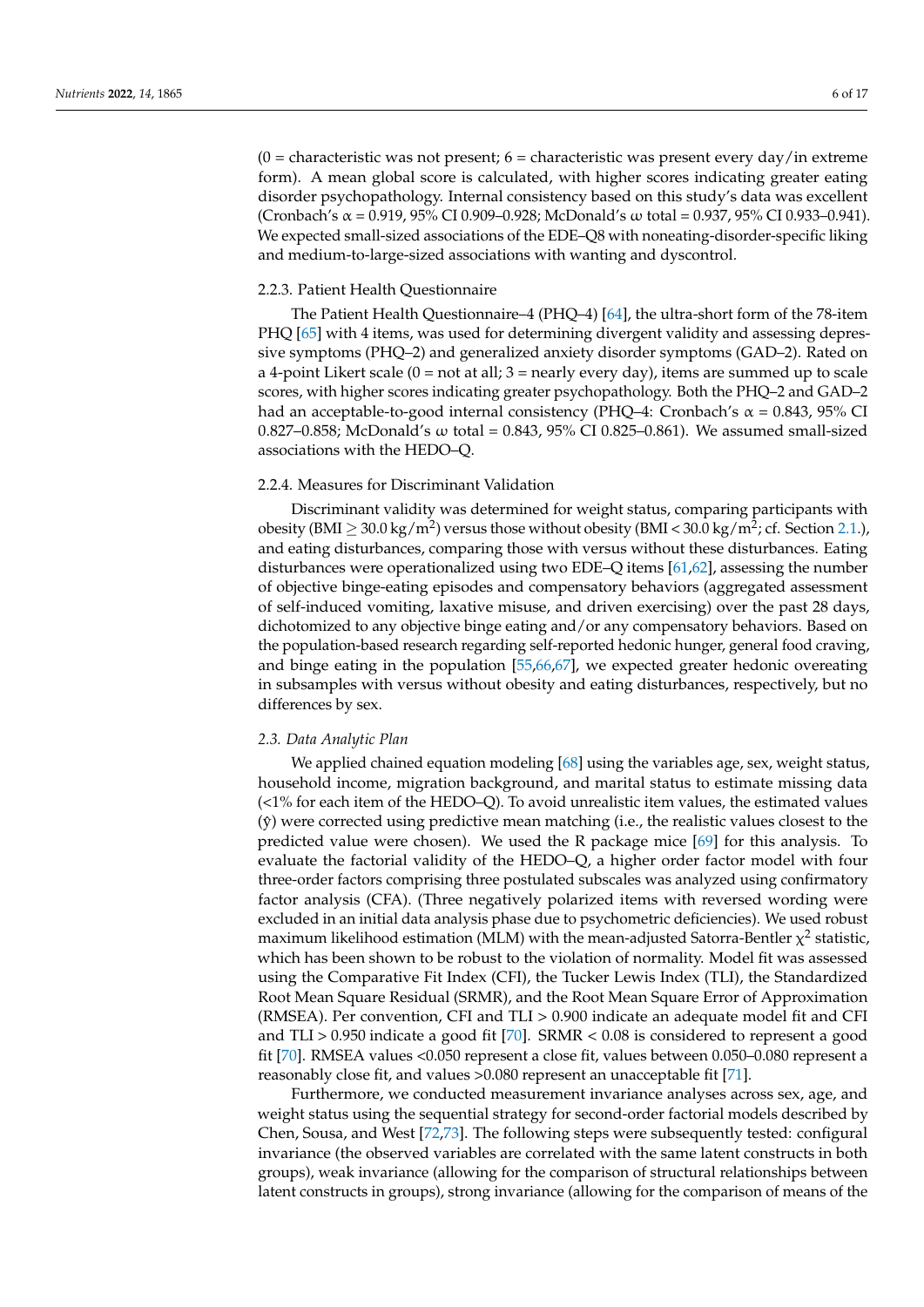latent construct between groups), and full invariance (leading to comparable reliabilities of indices in groups and comparable decisions in screening processes).

Based on the second-order model, seven models resulted. As recommended by Chen, CFI differences with a cut-off value of  $\Delta$ CFI > -0.01, in addition to RMSEA changes >0.015, were used for testing the different stages of measurement invariance. In the case that one or more model parameters differed among groups, the specific parameter was freed, and we performed further invariance tests as long as at least two invariant parameters were found per invariance test (i.e., partial measurement invariance) [\[74\]](#page-15-19). Data analyses were carried out using the R package lavaan [\[75\]](#page-15-20).

Regarding construct validity, independent sample *t* tests were calculated for determining discriminant validity on the HEDO–Q item, component, and total score level. Pearson's *r* correlation coefficients served to determine associations between the HEDO–Q components and total score, respectively, and measures for convergent and divergent validation (EDE–Q8, PHQ–2, GAD–2). Item difficulty was calculated as  $P_i = x_i / max(x_i) \times 100$ . The Shapiro–Wilk statistic was used to examine the fit of the empirical distribution to the normal curve. The test statistic *W* can be interpreted similar to a correlation coefficient, with values between 0 and 1, similar to the coefficient of determination. The closer the test statistic is to 1, the less deviation the actual variance shows from the hypothetical variance, thus speaking for a normal distribution. Corrected item-total correlations and the average inter-item correlation were calculated using Pearson's *r*. Internal consistency was determined as Cronbach's α and McDonald's ω total with 95% confidence intervals (CI). Internal consistency on the components' level with two items each was estimated using Spearman–Brown correlation coefficients [\[76\]](#page-15-21).

Data were analyzed using R version 4.1.2 [\[77\]](#page-15-22). A two-tailed  $\alpha$  < 0.05 was applied for all statistical tests.

## **3. Results**

#### *3.1. Factor Structure*

The results of the CFA revealed good fit parameters for the second-order factor model (RMSEA = 0.055 [95% CI 0.039–0.072]; SRMR = 0.019; TLI = 0.978, CFI = 0.991). First- and second-order factor loadings are shown in Figure [1.](#page-6-0)

<span id="page-6-0"></span>

**Figure 1.** Confirmatory factor analysis of the 6-item Hedonic Overeating–Questionnaire (N = 2531): **Figure 1.** Confirmatory factor analysis of the 6-item Hedonic Overeating–Questionnaire (*N* = 2531): standardized factor loadings for the first- and second-order factors. standardized factor loadings for the first- and second-order factors.

#### *3.2. Item Characteristics*

Means and standard deviations and item characteristics of the HEDO–Q are sum-marized in Table [2.](#page-7-0) The total mean score was 1.22 (*SD* = 0.71, range 0.00–4.00). The  $T_{\text{max}} = 0.07 \pm 0.01$  scorer were good ( $T_{\text{max}} = 0.2$ ) and  $T_{\text{max}} = 0.01$ Shapiro–Wilk value, *W* = 0.97, for the HEDO-Q total score was indicative of approximate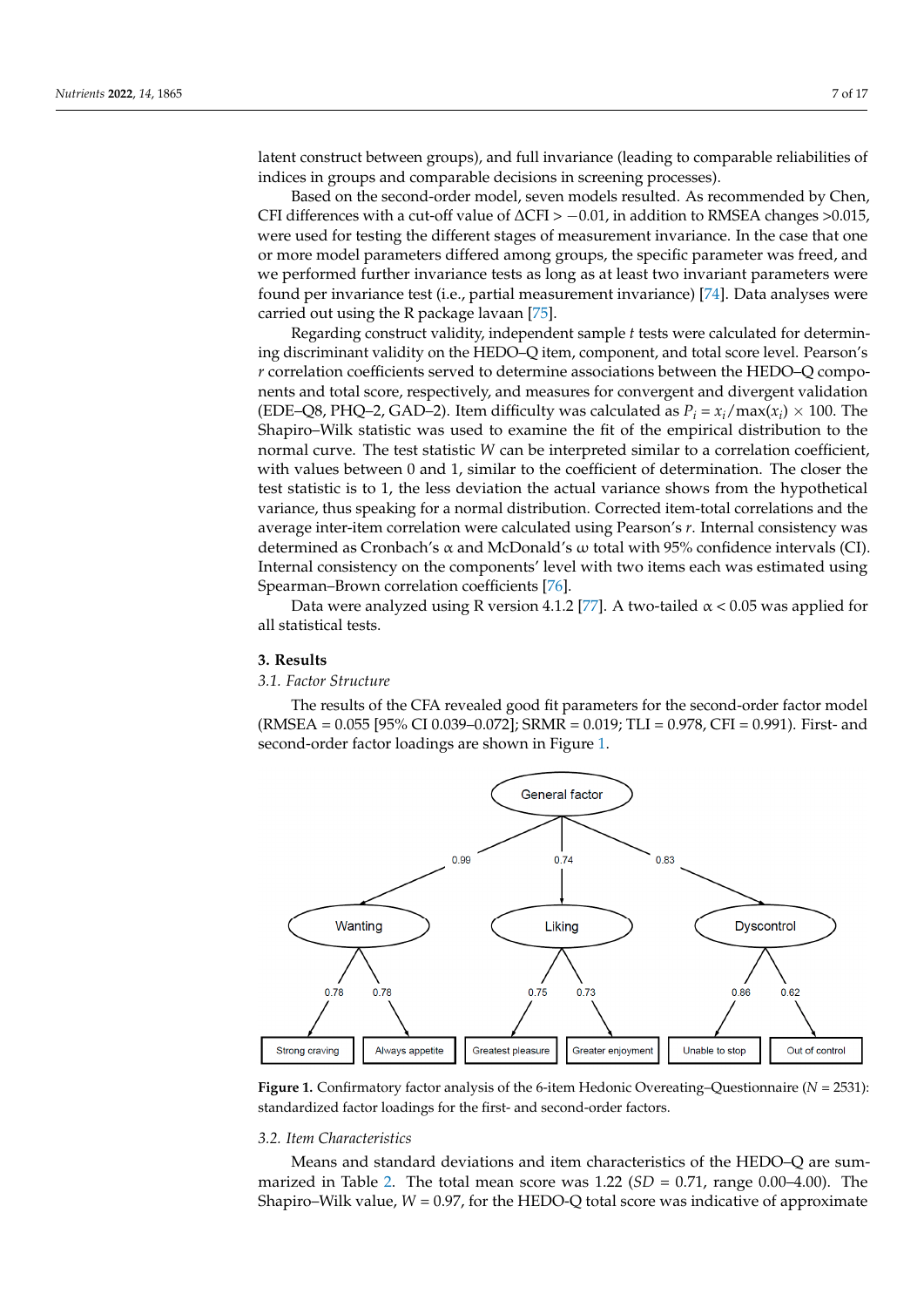normality. The corrected item-total correlations for the HEDO–Q total score were good  $(r_{it} = 0.61$ –0.79) [\[78\]](#page-15-23), the item difficulty ranged between 11.00 ("Out of control") and 43.50 ("Greatest pleasure"), and the item homogeneity amounted to  $r_{ii} = 0.44$ .

<span id="page-7-0"></span>**Table 2.** Descriptions and item characteristics of the Hedonic Overeating–Questionnaire (HEDO–Q)  $(N = 2531)$ .

|                   | M    | <b>SD</b> | $r_{it}$ | $P_i$ | $r_{sb}$ | W    |
|-------------------|------|-----------|----------|-------|----------|------|
| Wanting           | 1.38 | 0.88      |          | 34.50 | 0.75     | 0.95 |
| Strong craving    | 1.48 | 0.94      | 0.78     | 37.00 |          | 0.89 |
| Always appetite   | 1.29 | 1.02      | 0.75     | 32.25 |          | 0.88 |
| Liking            | 1.66 | 0.94      |          | 41.50 | 0.71     | 0.96 |
| Greatest pleasure | 1.74 | 1.05      | 0.71     | 43.50 |          | 0.90 |
| Greater enjoyment | 1.58 | 1.10      | 0.79     | 39.50 |          | 0.91 |
| <b>Dyscontrol</b> | 0.62 | 0.76      |          | 15.50 | 0.70     | 0.79 |
| Unable to stop    | 0.80 | 0.91      | 0.71     | 20.00 |          | 0.79 |
| Out of control    | 0.44 | 0.79      | 0.61     | 11.00 |          | 0.59 |
| HEDO-O            | 1.22 | 0.71      |          | 30.50 |          | 0.97 |

Notes. Displayed are means and SDs of the HEDO–Q items, components, and total scale (0–4), corrected item-total correlations  $(r_{it})$ , item difficulties  $(P_i)$ , and Spearman–Brown coefficients for two-item consistency estimation per component  $(r_{sb})$ ;  $W =$  Shapiro–Wilk  $W$  test of normality.

### *3.3. Internal Consistency*

The internal consistency of the HEDO–Q total score was high (Cronbach's  $\alpha = 0.822$ , 95% CI 0.808–0.835; McDonald's ω total = 0.830, 95% CI 0.813–0.836). The Spearman–Brown coefficients for the two-item consistency estimation ranged from  $r_{sb} = 0.70$ –0.75 for the components of wanting, liking, and dyscontrol.

#### *3.4. Measurement Invariance*

Measurement invariance analyses of the second-order model confirmed (partial) strict invariance regarding sex, age, and weight status. A detailed description of the results can be found in Table [3.](#page-7-1)

<span id="page-7-1"></span>**Table 3.** Measurement invariance analyses of the Hedonic Overeating–Questionnaire (HEDO–Q) for sex, age, and weight status (*N* = 2531).

|                                 | $x^2$                                       | df | <b>CFI</b> | $\Delta$ CFI | <b>RMSEA</b> | <b>ARMSEA</b> | Measurement<br>Invariance |  |  |
|---------------------------------|---------------------------------------------|----|------------|--------------|--------------|---------------|---------------------------|--|--|
| Sex (female, male)              |                                             |    |            |              |              |               |                           |  |  |
| 1                               | 51.65                                       | 12 | 0.989      |              | 0.060        |               |                           |  |  |
| 2                               | 57.21                                       | 15 | 0.989      | 0.000        | 0.055        | $-0.005$      |                           |  |  |
| 3                               | 59.52                                       | 17 | 0.989      | 0.000        | 0.051        | $-0.004$      |                           |  |  |
| 4                               | 63.57                                       | 20 | 0.989      | 0.000        | 0.047        | $-0.004$      |                           |  |  |
| 5                               | 68.10                                       | 22 | 0.989      | 0.000        | 0.045        | $-0.002$      |                           |  |  |
| 6                               | 71.04                                       | 25 | 0.989      | 0.000        | 0.042        | $-0.003$      |                           |  |  |
| 7                               | 69.91                                       | 31 | 0.990      | $+0.001$     | 0.036        | $-0.006$      |                           |  |  |
|                                 | Age (14-34 years, 35-54 years, 55-98 years) |    |            |              |              |               |                           |  |  |
| 1                               | 47.20                                       | 18 | 0.992      |              | 0.051        |               |                           |  |  |
| 2                               | 54.34                                       | 24 | 0.992      | 0.000        | 0.044        | $-0.007$      |                           |  |  |
| 3                               | 63.08                                       | 28 | 0.991      | $-0.001$     | 0.044        | 0.000         | $\checkmark$              |  |  |
| 4                               | 439.12                                      | 35 | 0.901      | $-0.090$     | 0.130        | $+0.086$      | $\boldsymbol{\chi}$       |  |  |
| $4$ part $1$                    | 68.74                                       | 32 | 0.991      | 0.000        | 0.041        | $-0.003$      |                           |  |  |
| 5                               | 73.39                                       | 36 | 0.991      | 0.000        | 0.039        | $-0.002$      |                           |  |  |
| 6                               | 80.23                                       | 41 | 0.991      | 0.000        | 0.037        | $-0.002$      |                           |  |  |
| 7                               | 115.46                                      | 53 | 0.984      | $-0.007$     | 0.043        | $+0.006$      |                           |  |  |
| Weight Status (nonobese, obese) |                                             |    |            |              |              |               |                           |  |  |
| 1                               | 50.13                                       | 12 | 0.989      |              | 0.059        |               |                           |  |  |
| $\overline{2}$                  | 75.79                                       | 15 | 0.983      | $-0.006$     | 0.065        | $+0.006$      |                           |  |  |
| 3                               | 99.34                                       | 17 | 0.977      | $-0.006$     | 0.071        | $+0.006$      |                           |  |  |
| 4                               | 130.44                                      | 20 | 0.971      | $-0.006$     | 0.074        | $+0.003$      |                           |  |  |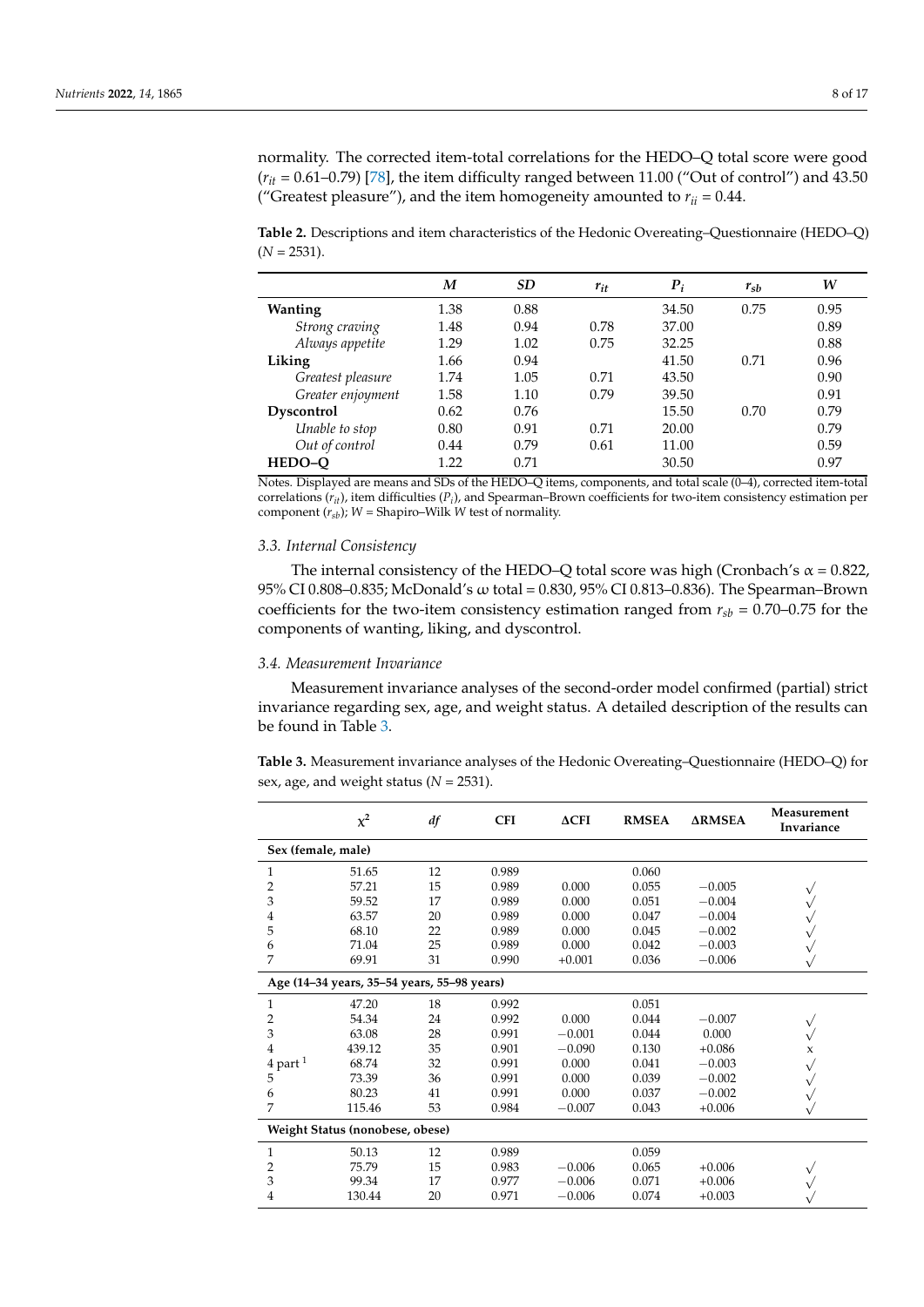**Table 3.** *Cont*.

|               | x      | df | <b>CFI</b> | $\Delta$ CFI | <b>RMSEA</b> | <b>ARMSEA</b> | Measurement<br>Invariance |
|---------------|--------|----|------------|--------------|--------------|---------------|---------------------------|
| 5             | 148.74 | 22 | 0.968      | $-0.003$     | 0.074        | $+0.000$      |                           |
| 6             | 176.41 | 25 | 0.963      | $-0.005$     | 0.075        | $+0.001$      |                           |
|               | 237.22 | 31 | 0.932      | $-0.031$     | 0.091        | $+0.016$      | x                         |
| $7$ part $^2$ | 179.76 | 30 | 0.959      | $-0.004$     | 0.072        | $-0.003$      |                           |

Notes. Model 1: unrestricted baseline model (configural); 2: invariance of first-order factor loadings (first-order weak); 3: additionally, invariance of second-order factor loadings (first- and second-order weak); 4: additionally, invariance of intercepts of measured variables (first-order strong); 5: additionally, invariance of intercepts of first-order factors (first- and second-order strong); 6: additionally, disturbances of first-order factors constrained across groups (first-order strict); 7: additionally, invariance of residual variances of the measured variables (firstand second-order strict); all fit statistics are robust. CFI = Comparative Fit Index; ∆CFI = CFI differences for the different measurement invariance levels; RMSEA = Root Mean Square Error of Approximation; ∆RMSEA = RMSEA differences for the different measurement invariance levels. ∆CFI≤–0.010 complemented by ∆RMSEA ≥ 0.015 indifferences for the different measurement invariance fevels.  $\Delta C$ r $\simeq$ 0.010 complemented by  $\Delta N$ MSEA  $\geq$  0.015 indices a violation of measurement invariance.  $\sqrt{ }$  marks measurement invariance for the respective lev intercept of item "Out of control;" <sup>2</sup> freed residual variance of item "Out of control".

#### *3.5. Norms*

Sex, age, and weight status-specific norms of the HEDO–Q are provided in Table [4.](#page-8-0)

<span id="page-8-0"></span>**Table 4.** Norms of the Hedonic Overeating–Questionnaire (HEDO–Q) in the total sample and in subsamples by sex, age, and weight status.

|                 | Total                |                     | Sex                      |                         | Age                     |                          | <b>Weight Status</b>   |                    |  |
|-----------------|----------------------|---------------------|--------------------------|-------------------------|-------------------------|--------------------------|------------------------|--------------------|--|
| HEDO-Q<br>Score | Sample<br>$N = 2531$ | Women<br>$N = 1350$ | Men<br>${\cal N}$ = 1181 | $14 - 34y$<br>$N = 658$ | $35 - 54y$<br>$N = 872$ | $55 - 98y$<br>$N = 1001$ | Nonobese<br>$N = 2144$ | Obese<br>$N = 369$ |  |
| 0.00            | 5                    | 5                   | $\overline{4}$           | 3                       | $\overline{4}$          | 6                        | 5                      | $\overline{2}$     |  |
| 0.17            | 8                    | 9                   | 8                        | 6                       | 8                       | 10                       | 9                      | 3                  |  |
| 0.33            | 13                   | 14                  | 12                       | 10                      | 12                      | 16                       | 14                     | 5                  |  |
| 0.50            | 18                   | 19                  | 17                       | 15                      | 16                      | 23                       | 20                     | 7                  |  |
| 0.67            | 26                   | 27                  | 24                       | 20                      | 23                      | 32                       | 28                     | 12                 |  |
| 0.83            | 35                   | 37                  | 33                       | 28                      | 32                      | 42                       | 38                     | 17                 |  |
| 1.00            | 45                   | 47                  | 43                       | 38                      | 43                      | 52                       | 49                     | 25                 |  |
| 1.17            | 56                   | 57                  | 54                       | 47                      | 53                      | 63                       | 59                     | 32                 |  |
| 1.33            | 65                   | 66                  | 64                       | 56                      | 65                      | 71                       | 69                     | 39                 |  |
| 1.5             | 72                   | 73                  | 72                       | 64                      | 72                      | 78                       | 76                     | 47                 |  |
| 1.67            | 79                   | 80                  | 78                       | 73                      | 78                      | 84                       | 83                     | 54                 |  |
| 1.83            | 85                   | 85                  | 84                       | 79                      | 84                      | 89                       | 89                     | 62                 |  |
| 2.00            | 89                   | 89                  | 89                       | 84                      | 90                      | 92                       | 93                     | 69                 |  |
| 2.17            | 92                   | 91                  | 92                       | 87                      | 92                      | 95                       | 95                     | 73                 |  |
| 2.33            | 94                   | 93                  | 95                       | 91                      | 94                      | 96                       | 97                     | 78                 |  |
| 2.50            | 96                   | 95                  | 96                       | 94                      | 95                      | 97                       | 98                     | 82                 |  |
| 2.67            | 97                   | 97                  | 98                       | 96                      | $\overline{97}$         | 98                       | 99                     | 88                 |  |
| 2.83            | 98                   | 98                  | 98                       | 98                      | 98                      | 99                       | 99                     | 92                 |  |
| 3.00            | 99                   | 99                  | 99                       | 99                      | 99                      | 99                       | 99                     | 96                 |  |
| 3.17            | 99                   | 99                  | 99                       | 99                      | 99                      | $>99$                    | 99                     | 97                 |  |
| 3.33            | 99                   | 99                  | 99                       | 99                      | 99                      | $>99$                    | $>99$                  | 98                 |  |
| 3.50            | >99                  | 99                  | >99                      | 99                      | 99                      | >99                      | $>99$                  | 98                 |  |
| 3.67            | $>99$                | $>99$               | $>99$                    | 99                      | >99                     | >99                      | >99                    | 99                 |  |
| 3.83            | $>99$                | >99                 | >99                      | $>99$                   | >99                     | >99                      | >99                    | 99                 |  |
| 4.00            | $>99$                | $>99$               | >99                      | >99                     | $>99$                   | >99                      | $>99$                  | $>99$              |  |

Notes. Norms are presented as HEDO–Q total mean scores and corresponding percentiles. The sample sizes (*N*) of the respective groups are based on the imputed data set (cf. Section [2.3\)](#page-5-0), resulting in deviations from the sample description in Table [1](#page-3-0) based on raw data. Percentiles are shown for the total sample, added by sex, age and weight status-specific percentiles. The light gray indicates elevated hedonic overeating (90th–94th percentile), the medium gray indicates high hedonic overeating (95th–98th percentile), and the dark grey indicates very high hedonic overeating (≥99th percentile).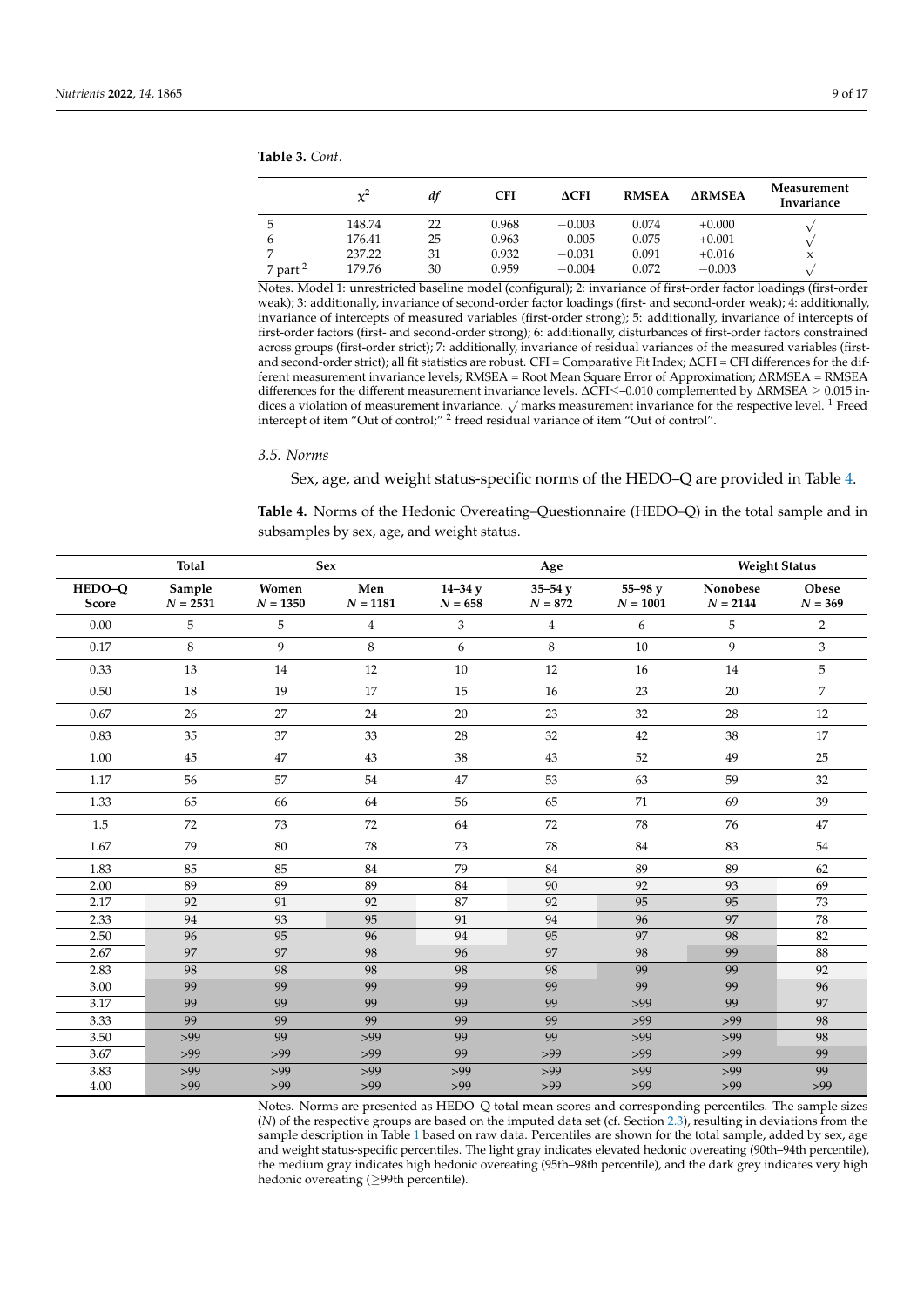# *3.6. Construct Validity*

As hypothesized, all HEDO–Q items, components, and the total score were higher in participants with versus without obesity and in those with versus without an eating disturbance (medium-to-large effect sizes), while variations by sex were not detected ( $d \leq 0.10$ ). The results for discriminant validity are presented in Table [5.](#page-9-0)

<span id="page-9-0"></span>**Table 5.** Group differences by sex, weight status, and eating disturbance using the Hedonic Overeating–Questionnaire (HEDO–Q).

|                   |                  | Women<br>$(N = 1350)$                           |                  | Men<br>$(N = 1181)$                      | <b>Group Differences</b> |                          |                          |         |          |
|-------------------|------------------|-------------------------------------------------|------------------|------------------------------------------|--------------------------|--------------------------|--------------------------|---------|----------|
|                   | $\boldsymbol{M}$ | SD                                              | M                | SD                                       | t(2529)                  | $\boldsymbol{p}$         | $\boldsymbol{d}$         | 95% CI  |          |
| Wanting           | 1.35             | 0.88                                            | 1.41             | 0.87                                     | 1.69                     | 0.092                    | 0.07                     | $-0.01$ | 0.15     |
| Strong craving    | 1.44             | 0.94                                            | 1.51             | 0.95                                     | 1.81                     | 0.071                    | 0.07                     | $-0.01$ | 0.15     |
| Always appetite   | 1.27             | 1.03                                            | 1.31             | 1.00                                     | 1.23                     | 0.220                    | 0.05                     | $-0.03$ | 0.13     |
| Liking            | 1.63             | 0.96                                            | 1.69             | 0.93                                     | 1.49                     | 0.137                    | 0.06                     | $-0.02$ | 0.14     |
| Greatest pleasure | 1.71             | 1.06                                            | 1.78             | 1.03                                     | 1.86                     | 0.063                    | 0.07                     | 0.00    | 0.15     |
| Greater enjoyment | 1.56             | 1.11                                            | 1.60             | 1.08                                     | 0.79                     | 0.428                    | 0.03                     | $-0.05$ | 0.11     |
| <b>Dyscontrol</b> | 0.62             | 0.77                                            | 0.61             | 0.74                                     | $-0.27$                  | 0.786                    | $-0.01$                  | $-0.09$ | 0.07     |
| Unable to stop    | $0.80\,$         | 0.92                                            | 0.80             | 0.90                                     | 0.15                     | 0.880                    | 0.01                     | $-0.07$ | 0.08     |
| Out of control    | 0.45             | 0.83                                            | 0.42             | 0.79                                     | $-0.67$                  | 0.502                    | $-0.03$                  | $-0.10$ | 0.05     |
| HEDO-Q            | 1.2              | 0.72                                            | 1.24             | 0.69                                     | 1.26                     | 0.209                    | 0.05                     | $-0.03$ | 0.13     |
|                   |                  | Nonobese<br>$(N = 2144)$                        |                  | Obese<br>$(N = 369)$                     |                          |                          | <b>Group Differences</b> |         |          |
|                   | $\boldsymbol{M}$ | SD                                              | $\boldsymbol{M}$ | SD                                       | t(2511)                  | $\boldsymbol{p}$         | $\boldsymbol{d}$         | 95% CI  |          |
| Wanting           | 1.29             | 0.83                                            | 1.92             | 0.96                                     | 13.23                    | < 0.001                  | 0.75                     | 0.86    | 0.63     |
| Strong craving    | 1.38             | 0.90                                            | 2.05             | 1.00                                     | 12.99                    | < 0.001                  | 0.73                     | 0.84    | 0.62     |
| Always appetite   | 1.20             | 0.98                                            | 1.80             | 1.12                                     | 10.59                    | < 0.001                  | 0.60                     | 0.71    | 0.49     |
| Liking            | 1.60             | 0.94                                            | 2.03             | 0.92                                     | 8.17                     | < 0.001                  | 0.46                     | 0.57    | 0.35     |
| Greatest pleasure | 1.68             | 1.04                                            | 2.11             | 1.03                                     | 7.40                     | < 0.001                  | 0.42                     | 0.53    | 0.31     |
| Greater enjoyment | 1.52             | 1.08                                            | 1.94             | 1.13                                     | 6.98                     | < 0.001                  | 0.39                     | 0.50    | 0.28     |
| <b>Dyscontrol</b> | 0.52             | 0.65                                            | 1.18             | 1.03                                     | 16.20                    | < 0.001                  | 0.91                     | 1.03    | 0.80     |
| Unable to stop    | 0.70             | 0.83                                            | 1.37             | 1.12                                     | 13.37                    | < 0.001                  | 0.75                     | 0.87    | 0.64     |
| Out of control    | 0.34             | 0.69                                            | 0.99             | 1.17                                     | 14.82                    | < 0.001                  | 0.84                     | 0.95    | 0.72     |
| HEDO-Q            | 1.14             | 0.65                                            | 1.71             | 0.83                                     | 14.91                    | < 0.001                  | 0.84                     | 0.95    | 0.73     |
|                   |                  | No Eating<br><b>Disturbance</b><br>$(N = 1856)$ |                  | <b>Eating Disturbance</b><br>$(N = 675)$ |                          | <b>Group Differences</b> |                          |         |          |
|                   | $\boldsymbol{M}$ | $\boldsymbol{SD}$                               | $\boldsymbol{M}$ | $\boldsymbol{SD}$                        | t(2511)                  | $\boldsymbol{p}$         | $\boldsymbol{d}$         | 95% CI  |          |
| Wanting           | 1.18             | 0.79                                            | 1.93             | 0.88                                     | 20.33                    | < 0.001                  | 0.91                     | 0.82    | 1.01     |
| Strong craving    | 1.28             | $0.87\,$                                        | 2.02             | 0.92                                     | 18.68                    | < 0.001                  | 0.84                     | 0.75    | 0.93     |
| Always appetite   | 1.09             | 0.93                                            | 1.83             | 1.04                                     | 17.10                    | < 0.001                  | 0.77                     | 0.68    | 0.86     |
| Liking            | 1.51             | 0.92                                            | 2.07             | 0.89                                     | 13.67                    | < 0.001                  | 0.61                     | 0.52    | $0.70\,$ |
| Greatest pleasure | 1.60             | 1.01                                            | 2.13             | 1.05                                     | 11.48                    | < 0.001                  | 0.52                     | 0.43    | 0.61     |
| Greater enjoyment | 1.42             | 1.07                                            | 2.01             | $1.04\,$                                 | 12.38                    | < 0.001                  | 0.56                     | 0.47    | 0.65     |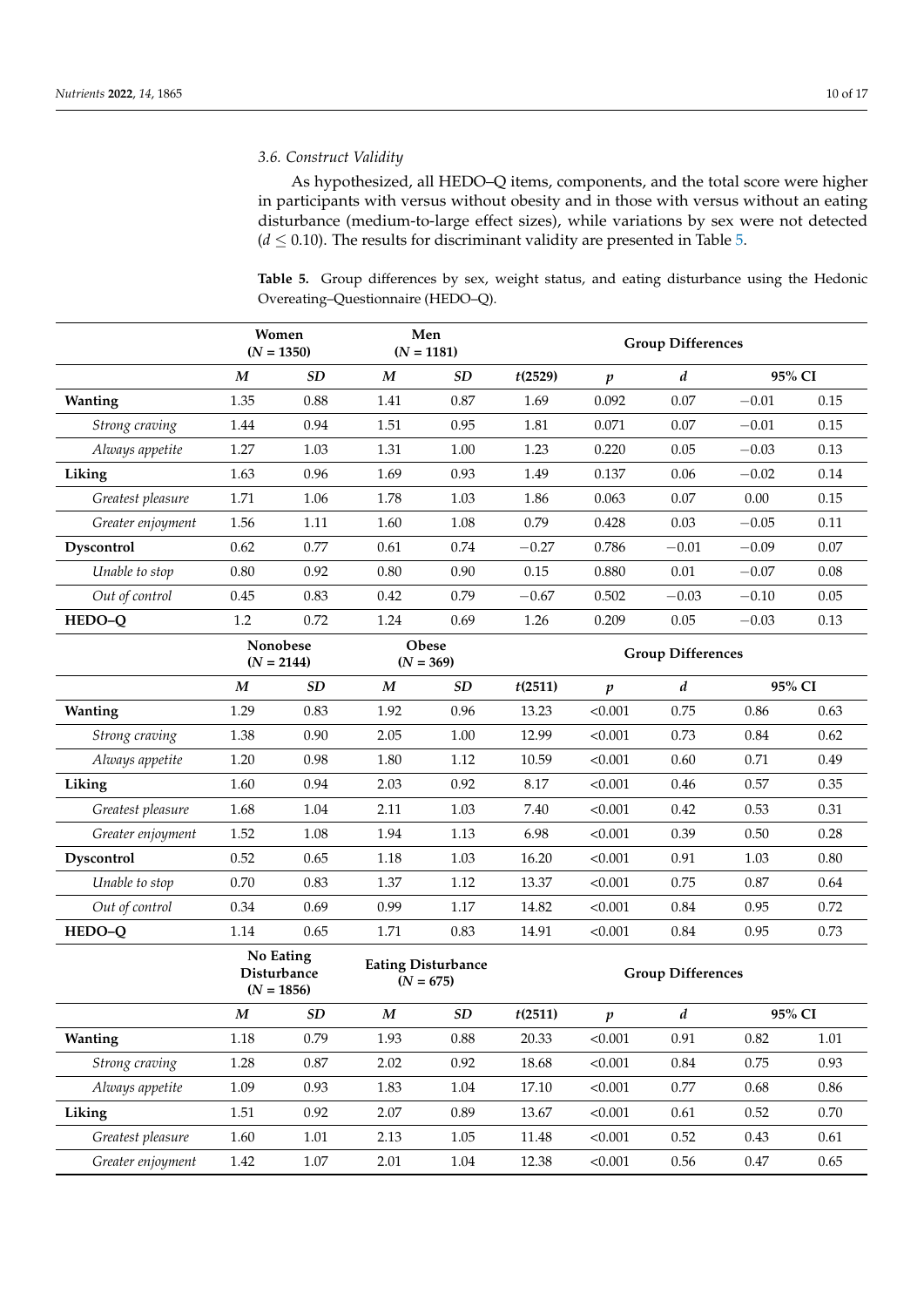| <b>Dyscontrol</b> | 0.42 | 0.58 | l.16 | 0.9  | 24.55 | < 0.001 | 1.10 | $1.01\,$ | 1.20 |
|-------------------|------|------|------|------|-------|---------|------|----------|------|
| Unable to stop    | 0.57 | 0.76 | l.41 | .00  | 22.3  | < 0.001 | 1.00 | 0.91     | 1.09 |
| Out of control    | 0.26 | 0.62 | 0.92 | 1.05 | 19.43 | < 0.001 | 0.87 | 0.78     | 0.96 |
| HEDO-O            | 1.04 | 0.61 | 1.72 | 0.73 | 23.68 | < 0.001 | 1.06 | 0.97     | 1.16 |

**Table 5.** *Cont*.

Notes. The sample sizes (*N*) of the respective groups are based on the imputed data set (cf. Section [2.3\)](#page-5-0), resulting in deviations from the sample description in Table [1](#page-3-0) based on raw data.

Regarding convergent and divergent validity, as presented in Table [6,](#page-10-0) the HEDO–Q total score and the components wanting and dyscontrol showed medium-to-large-size associations with the global eating disorder psychopathology, while liking showed smallsize associations, as expected. Associations of the HEDO–Q total score and components wanting and dyscontrol with symptoms of depression and generalized anxiety disorder were small, as hypothesized, and close to zero for liking.

<span id="page-10-0"></span>**Table 6.** Associations of the Hedonic Overeating–Questionnaire (HEDO–Q) with depression and generalized anxiety disorder symptoms and eating disorder psychopathology (*N* = 2531).

| 1            | $\mathbf{2}$ | 3            | 4            | 5            | 6            |
|--------------|--------------|--------------|--------------|--------------|--------------|
|              |              |              |              |              |              |
| $0.88**$     |              |              |              |              |              |
| [0.87, 0.89] |              |              |              |              |              |
| $0.81**$     | $0.56**$     |              |              |              |              |
| [0.80, 0.82] | [0.53, 0.59] |              |              |              |              |
| $0.78**$     | $0.63**$     | $0.38**$     |              |              |              |
| [0.77, 0.80] | [0.60, 0.65] | [0.35, 0.42] |              |              |              |
| $0.15**$     | $0.13**$     | $0.05*$      | $0.21**$     |              |              |
| [0.11, 0.19] | [0.09, 0.16] | [0.01, 0.09] | [0.17, 0.25] |              |              |
| $0.16**$     | $0.15**$     | $0.04*$      | $0.23**$     | $0.73**$     |              |
| [0.12, 0.20] | [0.11, 0.18] | [0.00, 0.08] | [0.19, 0.27] | [0.71, 0.75] |              |
| $0.41**$     | $0.37**$     | $0.21$ **    | $0.46**$     | $0.24**$     | $0.26**$     |
| [0.37, 0.44] | [0.34, 0.40] | [0.17, 0.24] | [0.43, 0.49] | [0.20, 0.27] | [0.23, 0.30] |
|              |              |              |              |              |              |

Pearson correlation coefficients are displayed. Values in square brackets indicate the 95% confidence interval.  $* p < 0.05$ ,  $* p < 0.01$ .

## **4. Discussion**

This study provides the first psychometric evaluation of the newly developed HEDO– Q for the assessment of key components of hedonic overeating. In phase I (item development), an item pool of 52 items was constructed, of which 18 items were selected after evaluating content validity. In phase II (scale development), the item pool was further reduced to 9 items based on expert ratings regarding comprehension and validity. In phase III (scale evaluation), the preliminary HEDO–Q was evaluated in a community sample randomly drawn from the German population to be representative for age and sex (*N* = 2531). A CFA showed a unidimensional second-order structure, while reproducing the three postulated first-order components of wanting, liking, and dyscontrol of the 6-item HEDO–Q, after removing three reverse-scored items. Psychometric properties were favorable with a low number of missing values (0.2%); good corrected item-total correlations; moderateto-high item difficulty; and adequate item homogeneity. The high item difficulty of the dyscontrol items was related to low endorsement, especially of the item "Out of control", which is in line with epidemiological research on binge eating that was self-reported by 4.2% of respondents in the German population [\[67\]](#page-15-12). Internal consistency of the total score was high, as evidenced by Cronbach's  $\alpha$  = 0.822 and McDonald's  $\omega$  total = 0.830. The components of wanting, liking, and dyscontrol also were internally consistent, considering the Spearman–Brown coefficients (cf. Table [2\)](#page-7-0). Because of the brevity of the HEDO–Q, the total score is recommended for use in future applications. However, a meaningful use of the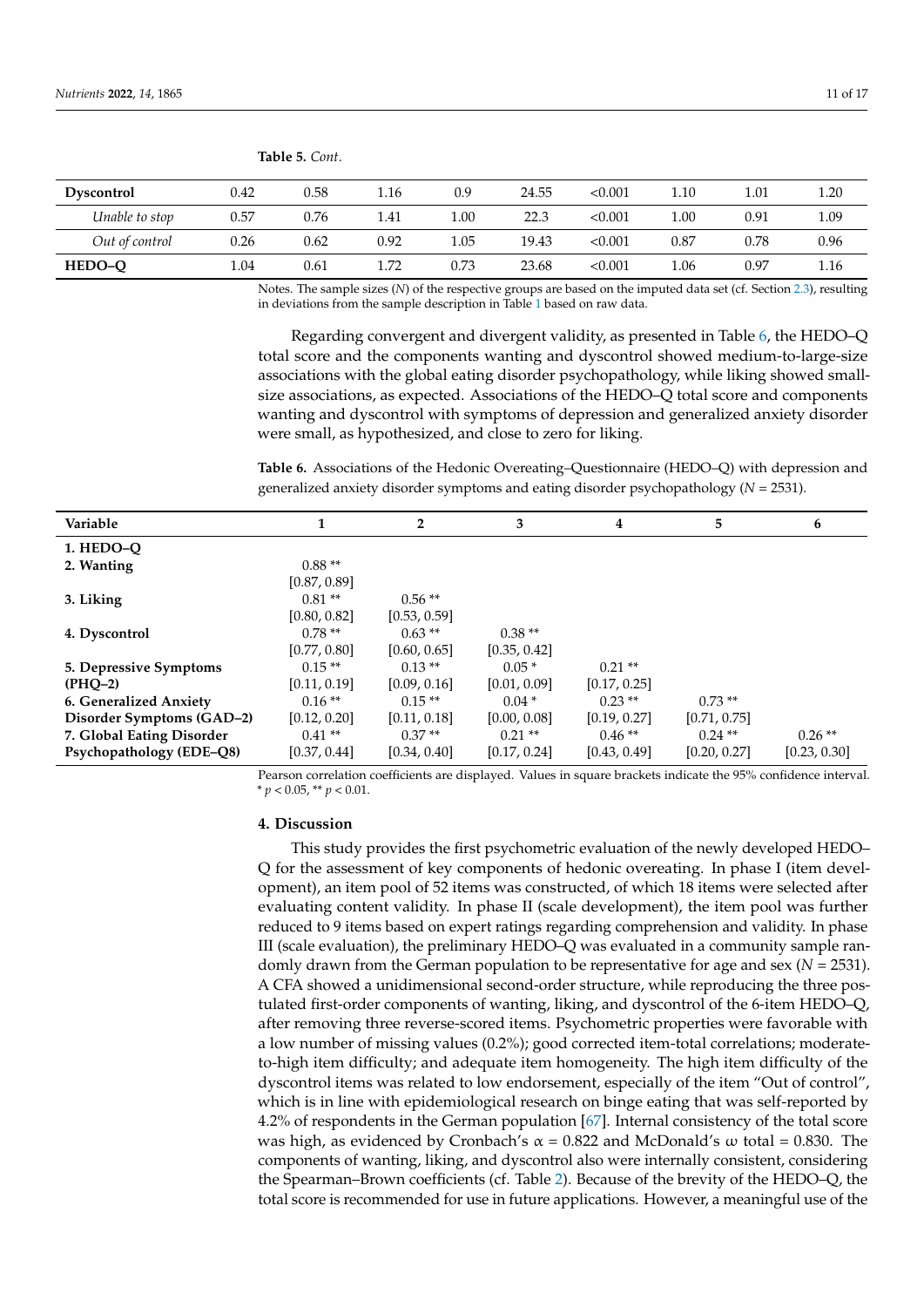components' scores could be justified in the case of acceptable sample-specific psychometric properties, especially internal consistencies of the two items within a component.

Population norms specific for sex, age, and weight status were provided. The HEDO–Q revealed strict measurement invariance for sex, indicating a fully equivalent measurement of hedonic overeating across men and women. Partial invariance for age and weight status was given; measurement equivalence was first-order strong across ages and first- and second-order strict across weight status when the intercept or residual variance of the item "Out of control" were freed, respectively. Thus, some caution should be taken in making HEDO–Q comparisons across ages and weight status. Indeed, consistent with this partial measurement invariance for age and weight status, binge eating was found to be more prevalent in younger than older age groups and in those with higher than lower body weight in population-based research [\[67,](#page-15-12)[79\]](#page-15-24).

The HEDO–Q (as well as its items and components) presented good discriminant validity for weight status and eating disturbance, as hypothesized, with higher scores in those with versus without obesity or eating disturbances, respectively, thus indicating high criterion validity and suggesting potential utility in clinical applications. Also consistent with expectations, variations by sex were not observed [\[55](#page-15-0)[,66,](#page-15-11)[67\]](#page-15-12). Future studies may address the HEDO–Q's sensitivity to discriminate between individuals with objectively determined obesity or diagnosis of an eating disorder based on clinical interview. Given the epidemiological nature of this study, we operationalized eating disturbances through selfreport using single items on binge eating and compensatory behaviors from the established EDE–Q [\[61](#page-15-6)[,62\]](#page-15-7).

Regarding convergent validity, the medium-to-large associations between the HEDO– Q and its components of wanting and dyscontrol and global eating disorder psychopathology, measured through the eight-item short form of the EDE–Q [\[63\]](#page-15-8), indicated similarities of hedonic overeating with eating disturbances, including their tendency to experience strong cravings and to lose control over eating. However, the magnitude of these associations also showed that hedonic overeating is not the same as eating disorder psychopathology, as previously demonstrated for other scales measuring ALE [\[80\]](#page-15-25). As expected, liking, the consummatory reward component, which may be more characteristic of some eating disturbances or disorders (e.g., BED) than others (e.g., anorexia nervosa) [\[81\]](#page-15-26), showed small-size associations with eating disorder psychopathology. Divergent validity was demonstrated through small-size associations of the HEDO–Q and its components wanting and dyscontrol with depressive symptoms and generalized anxiety disorder symptoms. Plausibly, associations of liking and depressive and generalized anxiety disorder symptoms were close to zero; indeed, both of these disorders are characterized by anhedonia [\[82\]](#page-15-27). The differences in convergent and divergent validity of wanting versus liking are consistent with neurobiological and experimental research, supporting a distinction between these two concepts [\[33\]](#page-14-7). Overall, the HEDO–Q demonstrated good construct validity in this initial psychometric evaluation.

Regarding strengths and limitations, a large random sample was drawn from the population, aimed to be representative for the sex and age of the German population. The response rate of 47.1% is similar to that of other comparable population-based surveys [\[83\]](#page-15-28). Of note, our survey included one measure of sex or gender, which are difficult to be distinguished in German language. Diverse gender was not assessed. Weight and height were measured by self-report, which often involves an underestimation of weight and overestimation of height [\[84,](#page-15-29)[85\]](#page-15-30). Indeed, the prevalence of obesity in this study was lower than in population-based studies using objective measures (14.3 vs. 23.6%) [\[86\]](#page-16-0). While the distribution of the lower net household income groups roughly corresponded to that in the German population, our sample included a higher proportion of individuals with an income of 2000 –< 3500 EUR and a lower proportion of individuals with an income  $\geq$  3500 EUR [\[87\]](#page-16-1). Further, individuals with other than German nationality were underrepresented when compared to the respective proportion in the German population (3.6 vs. 12.4%) [\[88\]](#page-16-2), likely related to various barriers to participation, for example, the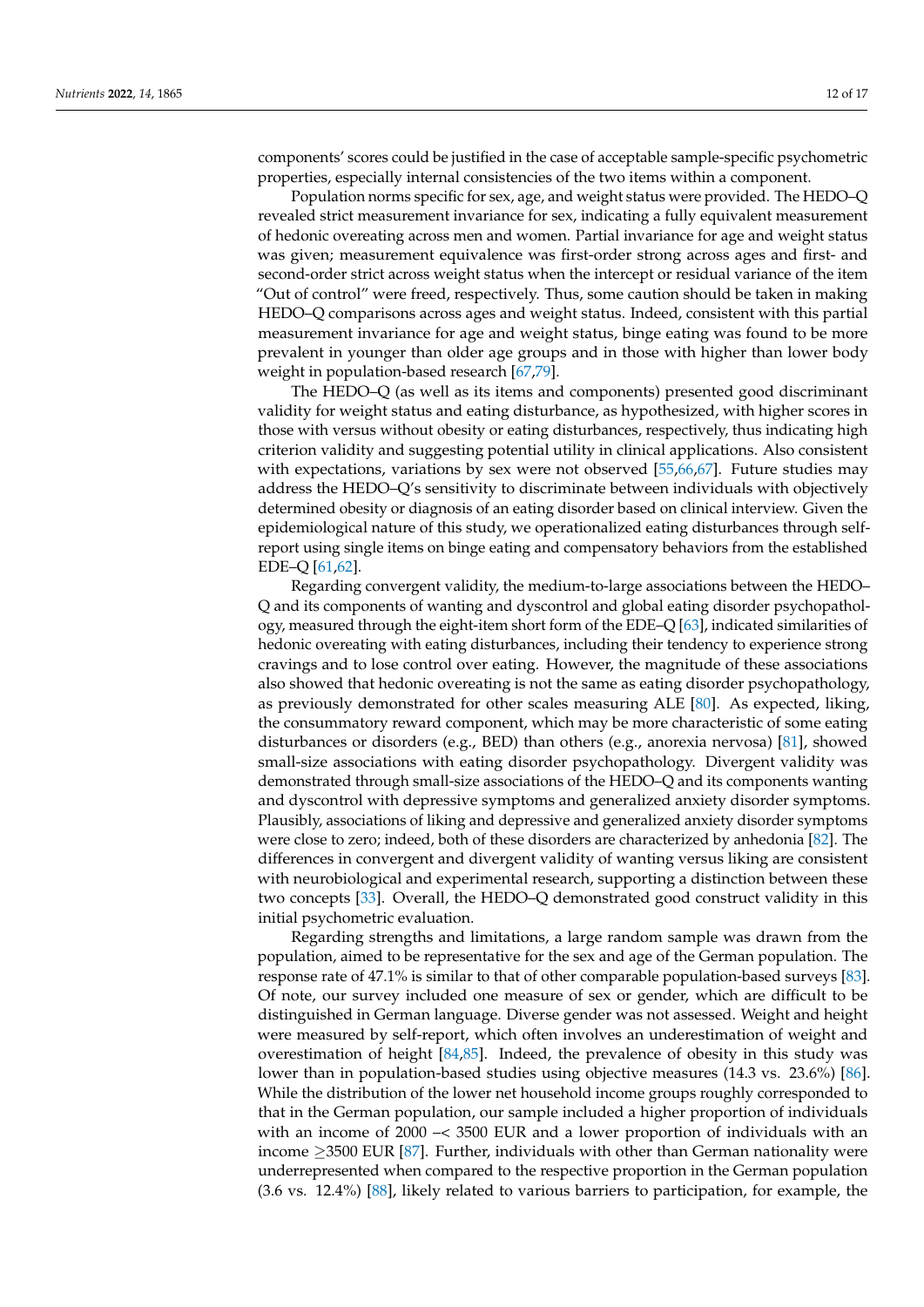inclusion criterion of sufficient German language skills. Future validations of the HEDO–Q in ethnically diverse populations are warranted. A further strength of this study was the use of established measures for convergent (EDE–Q8) [\[63\]](#page-15-8) and divergent (PHQ–4) [\[64\]](#page-15-9) validation. Future research is warranted on the convergent validation of the HEDO–Q against conceptually similar trait measures of ALE. Further, it is important to note that wanting and liking can occur independent of a conscious, cognitive representation [\[31](#page-14-5)[,89\]](#page-16-3). For example, processes of the gut–brain reward pathways have been found to bypass conscious flavor or aroma sensory perception [\[89\]](#page-16-3) and, thus, direct self-report assessment of explicit wanting and explicit liking. Deserving of clarification is whether or not indirect experimental assessments that commonly deduce implicit responses from participants' performance reflect these aspects with more validity [\[90\]](#page-16-4). Finally, it will be important to disentangle wanting from liking in their relative contribution to eating behavior or weight management [\[91,](#page-16-5)[92\]](#page-16-6).

This first evaluation of the new HEDO–Q established good psychometric properties in the population and suggests the utility of this scale to identify hedonic overeating in individuals with obesity and eating disturbances. As the cross-sectional design impedes inferences about a causal relationship between HEDO–Q scores, obesity, and eating disturbances, longitudinal research is warranted to examine predictive validity, in addition to test-retest validity informing about temporal stability. Application of the HEDO–Q in intervention studies could elucidate its sensitivity to change [\[93\]](#page-16-7). Initial research suggests that state measures of explicit liking and explicit wanting, as assessed with the Leeds Food Preference Questionnaire [\[35\]](#page-14-9), differentially respond to behavioral weight loss treatment, with potential relevance for weight loss and maintenance [\[94\]](#page-16-8). Whether this applies to state measures only or also to the traits wanting and liking requires further research in clinical studies on behavioral weight loss or maintenance treatment as well as eating disorder treatment. Convergent validation is not only required regarding conceptually similar scales. For example, validation against state and experimental measures under laboratory or free-living conditions, and in conjunction with psycho- or neurobiological assessments, could help to disentangle the contribution of dispositional trait and situational state hedonic overeating to food intake and related processes (e.g., attentional bias, food cue reactivity, or reward system activation [\[95–](#page-16-9)[97\]](#page-16-10)). The brevity of the six-item HEDO–Q, developed and evaluated in German—and translated into English based on a backtranslation procedure with a licensed translator—allows for ease of use in a variety of research and clinical settings. The items, instructions, and full scoring information of the HEDO–Q will be made available for free download on the publication server of Leipzig University (cf. [https://behavioralmedicine.net/?page\\_id=277\)](https://behavioralmedicine.net/?page_id=277). Ultimately, assessment of hedonic overeating may further the understanding of this construct and inform the development of novel interventions targeting high levels of this overeating in individuals at risk for—or with fully developed—eating and weight disorders.

**Author Contributions:** Conceptualization, A.H., S.K., E.B., V.W. and A.M.; methodology, A.H. and S.K.; software, S.K.; validation, A.H., S.K. and E.B.; formal analysis, S.K.; investigation, E.B.; resources, A.H. and E.B.; data curation, S.K.; writing—original draft preparation, A.H. and S.K.; writing review and editing, A.H., S.K., E.B., V.W. and A.M.; visualization, S.K.; supervision, A.H.; project administration, E.B.; funding acquisition, A.H. and E.B. All authors have read and agreed to the published version of the manuscript.

**Funding:** This research received no external funding.

**Institutional Review Board Statement:** The study was conducted in accordance with the Declaration of Helsinki and approved by the Ethics Committee of the University of Leipzig (No. 145/19-ek, 2 April 2019).

**Informed Consent Statement:** Informed consent was obtained from all participants involved in the study.

**Data Availability Statement:** Research data are not shared.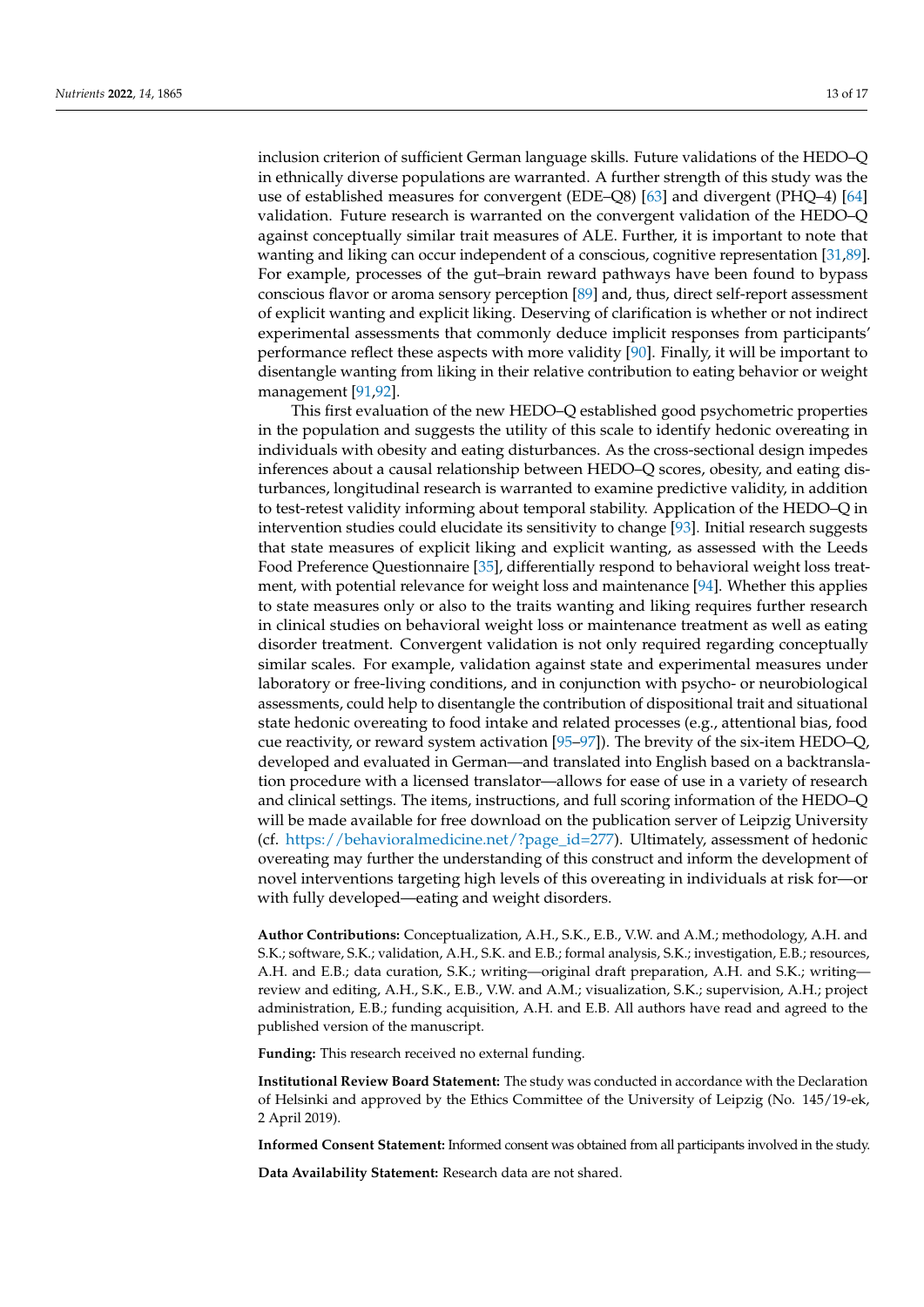**Acknowledgments:** We are grateful to Jamie L. Manwaring and Stephanie Günther for their support in editing this paper and to Jayanthi Raman for her intellectual input.

**Conflicts of Interest:** The authors declare no conflict of interest.

## **References**

- <span id="page-13-0"></span>1. World Health Organisation. Obesity and Overweight—Key Facts. Available online: [http://www.who.int/news-room/fact](http://www.who.int/news-room/fact-sheets/detail/obesity-and-overweight)[sheets/detail/obesity-and-overweight](http://www.who.int/news-room/fact-sheets/detail/obesity-and-overweight) (accessed on 29 March 2022).
- <span id="page-13-1"></span>2. Abarca-Gómez, L.; Abdeen, Z.A.; Hamid, Z.A.; Abu-Rmeileh, N.M.; Acosta-Cazares, B.; Acuin, C.; Adams, R.J.; Aekplakorn, W.; Afsana, K.; Aguilar-Salinas, C.A.; et al. The NCD Risk Factor Collaboration (NCD-RisC). Worldwide trends in body-mass index, underweight, overweight, and obesity from 1975 to 2016: A pooled analysis of 2416 population-based measurement studies in 128·9 million children, adolescents, and adults. *Lancet* **2017**, *390*, 2627–2642. [\[CrossRef\]](http://doi.org/10.1016/S0140-6736(17)32129-3)
- <span id="page-13-2"></span>3. Vandevijvere, S.; Jaacks, L.M.; Monteiro, C.A.; Moubarac, J.; Girling-Butcher, M.; Lee, A.C.; Pan, A.; Bentham, J.; Swinburn, B. Global trends in ultraprocessed food and drink product sales and their association with adult body mass index trajectories. *Obes. Rev.* **2019**, *20*, 10–19. [\[CrossRef\]](http://doi.org/10.1111/obr.12860) [\[PubMed\]](http://www.ncbi.nlm.nih.gov/pubmed/31099480)
- <span id="page-13-3"></span>4. Ferretti, F.; Mariani, M.; Sarti, E. Is the development of obesogenic food environments a self-reinforcing process? Evidence from soft drink consumption. *Glob. Health* **2021**, *17*, 91. [\[CrossRef\]](http://doi.org/10.1186/s12992-021-00735-y) [\[PubMed\]](http://www.ncbi.nlm.nih.gov/pubmed/34407853)
- <span id="page-13-4"></span>5. Gearhardt, A.N.; Corbin, W.R.; Brownell, K.D. Preliminary validation of the Yale Food Addiction Scale. *Appetite* **2009**, *52*, 430–436. [\[CrossRef\]](http://doi.org/10.1016/j.appet.2008.12.003) [\[PubMed\]](http://www.ncbi.nlm.nih.gov/pubmed/19121351)
- <span id="page-13-5"></span>6. Gearhardt, A.N.; Schulte, E.M. Is food addictive? A review of the science. *Annu. Rev. Nut.* **2021**, *41*, 387–410. [\[CrossRef\]](http://doi.org/10.1146/annurev-nutr-110420-111710)
- <span id="page-13-6"></span>7. American Psychiatric Association. *Diagnostic and Statistical Manual of Mental Disorders Fourth Edition (DSM-IV-TR)*; American Psychiatric Publishing: Arlington, TX, USA, 2000.
- <span id="page-13-7"></span>8. American Psychiatric Association. *Diagnostic and Statistical Manual of Mental Disorders Fifth Edition (DSM-5)*; American Psychiatric Publishing: Arlington, TX, USA, 2013.
- <span id="page-13-8"></span>9. Schulte, E.M.; Wadden, T.A.; Allison, K.C. An evaluation of food addiction as a distinct psychiatric disorder. *Int. J. Eat. Disord.* **2020**, *53*, 1610–1622. [\[CrossRef\]](http://doi.org/10.1002/eat.23350)
- <span id="page-13-9"></span>10. Gearhardt, A.N.; Hebebrand, J. The concept of "food addiction" helps inform the understanding of overeating and obesity: Debate consensus. *Am. J. Clin. Nutr.* **2021**, *113*, 274–276. [\[CrossRef\]](http://doi.org/10.1093/ajcn/nqaa345)
- <span id="page-13-20"></span>11. Hebebrand, J.; Albayrak, Ö.; Adan, R.; Antel, J.; Dieguez, C.; de Jong, J.; Leng, G.; Menizies, J.; Mercer, J.G.; Murphy, M.; et al. "Eating addiction", rather than "food addiction", better captures addictive-like eating behavior. *Neurosci. Biobehav. Rev.* **2014**, *47*, 295–306. [\[CrossRef\]](http://doi.org/10.1016/j.neubiorev.2014.08.016)
- <span id="page-13-23"></span>12. Lacroix, E.; Tavares, H.; von Ranson, K.M. Moving beyond the "eating addiction" versus "food addiction" debate: Comment on Schulte et al. (2017). *Appetite* **2018**, *130*, 286–292. [\[CrossRef\]](http://doi.org/10.1016/j.appet.2018.06.025)
- 13. Schulte, E.M.; Potenza, M.N.; Gearhardt, A.N. Specific theoretical considerations and future research directions for evaluating addictive-like eating as a substance-based, food addiction: Comment on Lacroix et al. (2018). *Appetite* **2018**, *130*, 293–295. [\[CrossRef\]](http://doi.org/10.1016/j.appet.2018.06.026)
- <span id="page-13-10"></span>14. Finlayson, G. Food addiction and obesity: Unnecessary medicalization of hedonic overeating. *Nat. Rev. Endocrinol.* **2017**, *13*, 493–498. [\[CrossRef\]](http://doi.org/10.1038/nrendo.2017.61) [\[PubMed\]](http://www.ncbi.nlm.nih.gov/pubmed/28549063)
- <span id="page-13-11"></span>15. Meule, A.; Gearhardt, A.N. Ten years of the Yale Food Addiction Scale: A review of version 2.0. *Curr. Addict. Rep.* **2019**, *6*, 218–228. [\[CrossRef\]](http://doi.org/10.1007/s40429-019-00261-3)
- <span id="page-13-12"></span>16. Ziauddeen, H.; Fletcher, P.C. Is food addiction a valid and useful concept? *Obes. Rev.* **2013**, *14*, 19–28. [\[CrossRef\]](http://doi.org/10.1111/j.1467-789X.2012.01046.x) [\[PubMed\]](http://www.ncbi.nlm.nih.gov/pubmed/23057499)
- <span id="page-13-13"></span>17. Westwater, M.L.; Fletcher, P.C.; Ziauddeen, H. Sugar addiction: The state of the science. *Eur. J. Nutr.* **2016**, *55*, 55–69. [\[CrossRef\]](http://doi.org/10.1007/s00394-016-1229-6) [\[PubMed\]](http://www.ncbi.nlm.nih.gov/pubmed/27372453)
- <span id="page-13-14"></span>18. Tomasi, D.; Volkow, N.D. Striatocortical pathway dysfunction in addiction and obesity: Differences and similarities. *Crit. Rev. Biochem. Mol. Biol.* **2013**, *48*, 1–19. [\[CrossRef\]](http://doi.org/10.3109/10409238.2012.735642) [\[PubMed\]](http://www.ncbi.nlm.nih.gov/pubmed/23173916)
- <span id="page-13-15"></span>19. Ziauddeen, H.; Farooqi, I.S.; Fletcher, P.C. Obesity and the brain: How convincing is the addiction model? *Nat. Rev. Neurosci.* **2012**, *13*, 279–286. [\[CrossRef\]](http://doi.org/10.1038/nrn3212)
- <span id="page-13-16"></span>20. Ruddock, H.K.; Hardman, C.A. Food addiction beliefs amongst the lay public: What are the consequences for eating behaviour? *Curr. Addict. Rep.* **2017**, *4*, 110–115. [\[CrossRef\]](http://doi.org/10.1007/s40429-017-0136-0)
- <span id="page-13-17"></span>21. Schulte, E.M.; Avena, N.M.; Gearhardt, A.N. Which foods may be addictive? The roles of processing, fat content, and glycemic load. *PLoS ONE* **2015**, *10*, e0117959. [\[CrossRef\]](http://doi.org/10.1371/journal.pone.0117959)
- <span id="page-13-18"></span>22. Ruddock, H.K.; Field, M.; Hardman, C.A. Exploring food reward and calorie intake in self-perceived food addicts. *Appetite* **2017**, *115*, 36–44. [\[CrossRef\]](http://doi.org/10.1016/j.appet.2016.12.003)
- <span id="page-13-19"></span>23. Schulte, E.M.; Smeal, J.K.; Lewis, J.; Gearhardt, A.N. Development of the Highly Processed Food Withdrawal Scale. *Appetite* **2018**, *131*, 148–154. [\[CrossRef\]](http://doi.org/10.1016/j.appet.2018.09.013)
- <span id="page-13-21"></span>24. Davis, C. Compulsive overeating as an addictive behavior: Overlap between food addiction and binge eating disorder. *Curr. Obes. Rep.* **2013**, *2*, 171–178. [\[CrossRef\]](http://doi.org/10.1007/s13679-013-0049-8)
- <span id="page-13-22"></span>25. Schulte, E.M.; Gearhardt, A.N. Associations of food addiction in a sample recruited to be nationally representative of the United States. *Eur. Eat. Disord. Rev.* **2018**, *26*, 112–119. [\[CrossRef\]](http://doi.org/10.1002/erv.2575) [\[PubMed\]](http://www.ncbi.nlm.nih.gov/pubmed/29266583)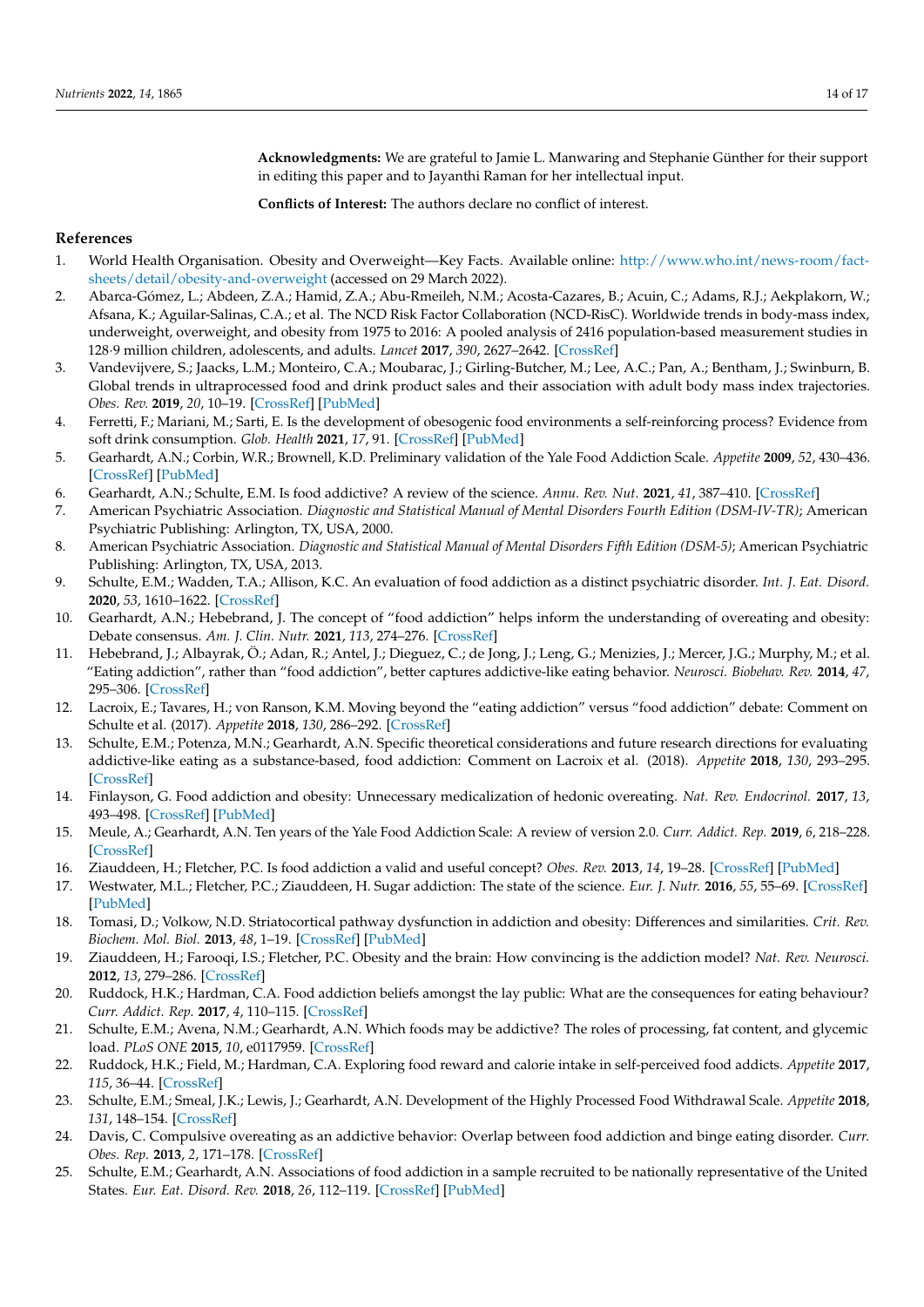- <span id="page-14-0"></span>26. Ruddock, H.K.; Christiansen, P.; Halford, J.C.G.; Hardman, C.A. The development and validation of the Addiction-like Eating Behaviour Scale. *Int. J. Obes.* **2017**, *41*, 1710–1717. [\[CrossRef\]](http://doi.org/10.1038/ijo.2017.158) [\[PubMed\]](http://www.ncbi.nlm.nih.gov/pubmed/28676680)
- <span id="page-14-1"></span>27. Schulte, E.M.; Potenza, M.N.; Gearhardt, A.N. How much does the Addiction-Like Eating Behavior Scale add to the debate regarding food versus eating addictions? *Int. J. Obes.* **2018**, *42*, 946. [\[CrossRef\]](http://doi.org/10.1038/ijo.2017.265)
- <span id="page-14-2"></span>28. Ruddock, H.K.; Christiansen, P.; Halford, J.C.G.; Hardman, C.A. Response to 'Jangle fallacy epidemic in obesity research: A comment on Ruddock et al. (2017)'. *Int. J. Obes.* **2018**, *42*, 586. [\[CrossRef\]](http://doi.org/10.1038/ijo.2017.290) [\[PubMed\]](http://www.ncbi.nlm.nih.gov/pubmed/29211706)
- <span id="page-14-3"></span>29. Berridge, K.C. Food reward: Brain substrates of wanting and liking. *Neurosci. Biobehav. Rev.* **1996**, *20*, 1–25. [\[CrossRef\]](http://doi.org/10.1016/0149-7634(95)00033-B)
- <span id="page-14-4"></span>30. Mela, D.J. Eating for pleasure or just wanting to eat? Reconsidering sensory hedonic responses as a driver of obesity. *Appetite* **2006**, *47*, 10–17. [\[CrossRef\]](http://doi.org/10.1016/j.appet.2006.02.006)
- <span id="page-14-5"></span>31. Berridge, K.C.; Robinson, T.E. Liking, wanting, and the incentive-sensitization theory of addiction. *Am. Psychol.* **2016**, *71*, 670–679. [\[CrossRef\]](http://doi.org/10.1037/amp0000059)
- <span id="page-14-6"></span>32. Berridge, K.C.; Kringelbach, M.L. Pleasure systems in the brain. *Neuron* **2015**, *86*, 646–664. [\[CrossRef\]](http://doi.org/10.1016/j.neuron.2015.02.018)
- <span id="page-14-7"></span>33. Morales, I.; Berridge, K.C. 'Liking' and 'wanting' in eating and food reward: Brain mechanisms and clinical implications. *Physiol. Behav.* **2020**, *227*, 113152. [\[CrossRef\]](http://doi.org/10.1016/j.physbeh.2020.113152)
- <span id="page-14-8"></span>34. Arumäe, K.; Kreegipuu, K.; Vainik, U. Assessing the overlap between three measures of food reward. *Front. Psychol.* **2019**, *10*, 883. [\[CrossRef\]](http://doi.org/10.3389/fpsyg.2019.00883) [\[PubMed\]](http://www.ncbi.nlm.nih.gov/pubmed/31133914)
- <span id="page-14-9"></span>35. Finlayson, G.; King, N.; Blundell, J.E. Is it possible to dissociate 'liking' and 'wanting' for foods in humans? A novel experimental procedure. *Physiol. Behav.* **2007**, *90*, 36–42. [\[CrossRef\]](http://doi.org/10.1016/j.physbeh.2006.08.020) [\[PubMed\]](http://www.ncbi.nlm.nih.gov/pubmed/17052736)
- <span id="page-14-10"></span>36. Finlayson, G.; Bordes, I.; Griffioen-Roose, S.; de Graaf, C.; Blundell, J.E. Susceptibility to overeating affects the impact of savory or sweet drinks on satiation, reward, and food intake in nonobese women. *J. Nutr.* **2012**, *142*, 125–130. [\[CrossRef\]](http://doi.org/10.3945/jn.111.148106) [\[PubMed\]](http://www.ncbi.nlm.nih.gov/pubmed/22131553)
- <span id="page-14-11"></span>37. French, S.A.; Mitchell, N.R.; Wolfson, J.; Finlayson, G.; Blundell, J.E.; Jeffery, R.W. Questionnaire and laboratory measures of eating behavior. Associations with energy intake and BMI in a community sample of working adults. *Appetite* **2014**, *72*, 50–58. [\[CrossRef\]](http://doi.org/10.1016/j.appet.2013.09.020)
- <span id="page-14-12"></span>38. Finlayson, G.; Arlotti, A.; Dalton, M.; King, N.; Blundell, J.E. Implicit wanting and explicit liking are markers for trait binge eating. A susceptible phenotype for overeating. *Appetite* **2011**, *57*, 722–728. [\[CrossRef\]](http://doi.org/10.1016/j.appet.2011.08.012)
- <span id="page-14-13"></span>39. Geiser, C.; Götz, T.; Preckel, F.; Freund, P.A. States and traits. Theories, models, and assessment. *Eur. J. Psychol. Ass.* **2017**, *33*, 219–223. [\[CrossRef\]](http://doi.org/10.1027/1015-5759/a000413)
- <span id="page-14-14"></span>40. Cepeda-Benito, A.; Gleaves, D.H.; Williams, T.L.; Erath, S.A. The development and validation of the State and Trait Food-Cravings Questionnaires. *Behav. Res. Ther.* **2000**, *31*, 151–173. [\[CrossRef\]](http://doi.org/10.1016/S0005-7894(00)80009-X)
- <span id="page-14-15"></span>41. Meule, A.; Hermann, T.; Kübler, A. A short version of the Food Cravings Questionnaire-Trait: The FCQ-T-reduced. *Front. Psychol.* **2014**, *5*, 190. [\[CrossRef\]](http://doi.org/10.3389/fpsyg.2014.00190)
- <span id="page-14-16"></span>42. Lowe, M.R.; Butryn, M.L.; Didie, E.R.; Annunziato, R.A.; Thomas, J.G.; Crerand, C.E.; Ochner, C.; Coletta, M.C.; Bellace, D.; Wallaert, M.; et al. The Power of Food Scale. A new measure of the psychological influence of the food environment. *Appetite* **2009**, *53*, 114–118. [\[CrossRef\]](http://doi.org/10.1016/j.appet.2009.05.016)
- <span id="page-14-17"></span>43. Epel, E.S.; Tomiyama, A.J.; Mason, A.E.; Laraia, B.A.; Hartman, W.; Ready, K.; Acree, M.; Adam, T.C.; Jeor, S.S.; Kessler, D. The Reward-based Eating Drive Scale: A self-report index of reward-based eating. *PLoS ONE* **2014**, *9*, e101350. [\[CrossRef\]](http://doi.org/10.1371/journal.pone.0101350)
- <span id="page-14-18"></span>44. Vainik, U.; Eun Han, J.; Epel, E.S.; Tomiyama, J.; Dagher, A.; Mason, A.E. Rapid assessment of reward-related eating: The RED-X5. *Obesity* **2019**, *27*, 325–331. [\[CrossRef\]](http://doi.org/10.1002/oby.22374) [\[PubMed\]](http://www.ncbi.nlm.nih.gov/pubmed/30677261)
- <span id="page-14-19"></span>45. Yang, Y.; Shields, G.S.; Guo, C.; Liu, Y. Executive function performance in obesity and overweight individuals: A meta-analysis and review. *Neurosci. Biobehav. Rev.* **2018**, *84*, 225–244. [\[CrossRef\]](http://doi.org/10.1016/j.neubiorev.2017.11.020) [\[PubMed\]](http://www.ncbi.nlm.nih.gov/pubmed/29203421)
- <span id="page-14-20"></span>46. Stice, E.; Yokum, S. Neural vulnerability factors that increase risk for future weight gain. *Psychol. Bull.* **2016**, *142*, 447–471. [\[CrossRef\]](http://doi.org/10.1037/bul0000044) [\[PubMed\]](http://www.ncbi.nlm.nih.gov/pubmed/26854866)
- <span id="page-14-21"></span>47. Paterson, C.; Lacroix, E.; von Ranson, K.M. Conceptualizing addictive-like eating: A qualitative analysis. *Appetite* **2019**, *141*, 104326. [\[CrossRef\]](http://doi.org/10.1016/j.appet.2019.104326) [\[PubMed\]](http://www.ncbi.nlm.nih.gov/pubmed/31228506)
- <span id="page-14-22"></span>48. Saruco, E.; Pleger, B. A systematic review of obesity and binge eating associated impairment of the cognitive inhibition system. *Front. Nutr.* **2021**, *8*, 609012. [\[CrossRef\]](http://doi.org/10.3389/fnut.2021.609012) [\[PubMed\]](http://www.ncbi.nlm.nih.gov/pubmed/33996871)
- <span id="page-14-23"></span>49. Suzuki, S.; Cross, L.; O'Doherty, J.P. Elucidating the underlying components of food valuation in the human orbitofrontal cortex. *Nat. Neurosci.* **2017**, *20*, 1780–1786. [\[CrossRef\]](http://doi.org/10.1038/s41593-017-0008-x)
- <span id="page-14-24"></span>50. Michaud, A.; Vainik, U.; Garcia-Garcia, I.; Dagher, A. Overlapping neural endophenotypes in addiction and obesity. *Front. Endocrinol.* **2017**, *8*, 127. [\[CrossRef\]](http://doi.org/10.3389/fendo.2017.00127)
- <span id="page-14-25"></span>51. Kalon, E.; Hong, J.Y.; Tobin, C.; Schulte, T. Psychological and neurobiological correlates of food addiction. *Int. Rev. Neurobiol.* **2016**, *129*, 85–110. [\[CrossRef\]](http://doi.org/10.1016/bs.irn.2016.06.003)
- <span id="page-14-26"></span>52. Boateng, G.O.; Neilands, T.B.; Frongillo, E.A.; Melgar-Quiñonez, H.R.; Young, S.L. Best practices for developing and validating scales for health, social and behavioral research: A primer. *Front. Public Health* **2018**, *11*, 149. [\[CrossRef\]](http://doi.org/10.3389/fpubh.2018.00149)
- <span id="page-14-27"></span>53. Simms, L.J. Classical and modern methods of psychological scale construction. *Soc. Personal. Psychol. Compass* **2008**, *2*, 149. [\[CrossRef\]](http://doi.org/10.1111/j.1751-9004.2007.00044.x)
- <span id="page-14-28"></span>54. Mason, A.E.; Vainik, U.; Acree, M.; Tomiyama, A.J.; Dagher, A.; Epel, E.S.; Hecht, F.M. Improving assessment of the spectrum of reward-related eating: The RED-13. *Front. Psychol.* **2017**, *8*, 795. [\[CrossRef\]](http://doi.org/10.3389/fpsyg.2017.00795) [\[PubMed\]](http://www.ncbi.nlm.nih.gov/pubmed/28611698)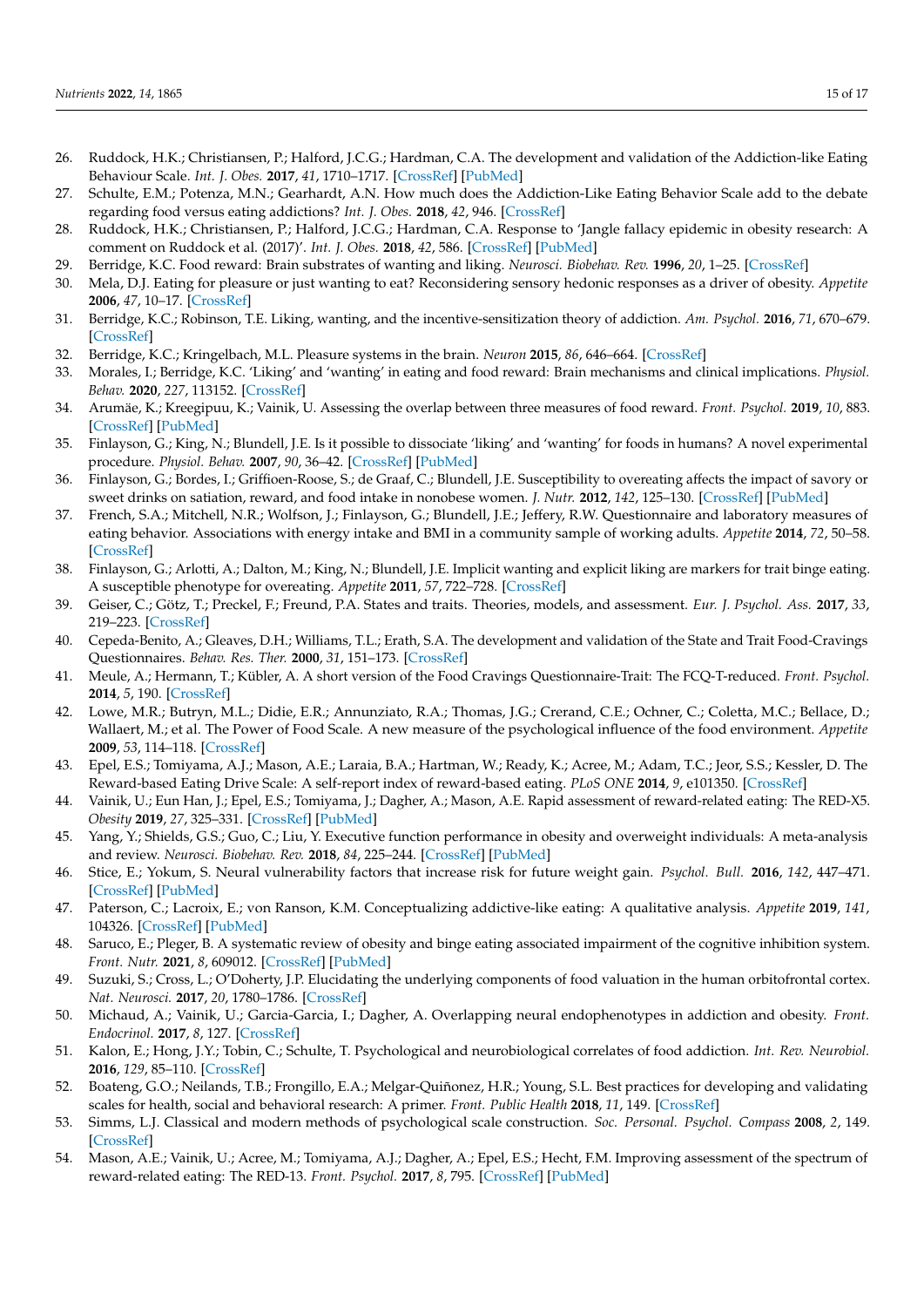- <span id="page-15-0"></span>55. Andreeva, E.; Neumann, M.; Nöhre, M.; Brähler, E.; Hilbert, A.; de Zwaan, M. Validation of the German version of the Power of Food Scale in a general population sample. *Obes. Facts.* **2019**, *12*, 416–426. [\[CrossRef\]](http://doi.org/10.1159/000500489) [\[PubMed\]](http://www.ncbi.nlm.nih.gov/pubmed/31266028)
- <span id="page-15-1"></span>56. Gearhardt, A.N.; Corbin, W.R.; Brownell, K.D. Development of the Yale Food Addiction Scale Version 2.0. *Psychol. Addict. Behav.* **2016**, *30*, 113–121. [\[CrossRef\]](http://doi.org/10.1037/adb0000136) [\[PubMed\]](http://www.ncbi.nlm.nih.gov/pubmed/26866783)
- <span id="page-15-2"></span>57. Kliemann, N.; Beeken, R.J.; Wardle, J.; Johnson, F. Development and validation of the Self-Regulation of Eating Behaviour Questionnaire for adults. *Int. J. Behav. Nutr. Phys. Act.* **2016**, *13*, 87. [\[CrossRef\]](http://doi.org/10.1186/s12966-016-0414-6) [\[PubMed\]](http://www.ncbi.nlm.nih.gov/pubmed/27484457)
- <span id="page-15-3"></span>58. Schmalbach, I.; Schmalbach, B.; Zenger, M.; Petrowski, K.; Beutel, M.; Hilbert, A.; Brähler, E. Psychometric properties of the German version of the Self-Regulation of Eating Behavior Questionnaire. *Front. Psychol.* **2021**, *12*, 649867. [\[CrossRef\]](http://doi.org/10.3389/fpsyg.2021.649867)
- <span id="page-15-4"></span>59. Stunkard, A.J.; Messick, S. The Three-factor Eating Questionnaire to measure dietary restraint, disinhibition and hunger. *J. Psychosom. Res.* **1985**, *29*, 71–83. [\[CrossRef\]](http://doi.org/10.1016/0022-3999(85)90010-8)
- <span id="page-15-5"></span>60. Pudel, V.; Westenhoefer, J. *Fragebogen zum Essverhalten*; Hogrefe: Göttingen, Germany, 1989.
- <span id="page-15-6"></span>61. Fairburn, C.G.; Beglin, S.J. Eating Disorder Examination-Questionnaire (Edition 6.0). 2008. Available online: [http://www.credo](http://www.credo-oxford.com/7.2.html)[oxford.com/7.2.html](http://www.credo-oxford.com/7.2.html) (accessed on 29 March 2022).
- <span id="page-15-7"></span>62. Hilbert, A.; Tuschen-Caffier, B. *Eating Disorder Examination-Questionnaire. Deutschsprachige Übersetzung*, 2nd ed.; Dgvt-Verlag: Tübingen, Germany, 2016.
- <span id="page-15-8"></span>63. Kliem, S.; Mößle, T.; Zenger, M.; Strauß, B.; Brähler, E.; Hilbert, A. The Eating Disorder Examination-Questionnaire 8: A brief measure of eating disorder psychopathology (EDE–Q8). *Int. J. Eat. Disord.* **2016**, *49*, 613–616. [\[CrossRef\]](http://doi.org/10.1002/eat.22487)
- <span id="page-15-9"></span>64. Löwe, B.; Wahl, I.; Rose, M.; Spitzer, C.; Glaesmer, H.; Wingenfeld, K.; Schneider, A.; Brähler, E. A 4-item measure of depression and anxiety: Validation and standardization of the Patient Health Questionnaire-4 (PHQ-4) in the general population. *J. Affect. Disord.* **2010**, *122*, 86–95. [\[CrossRef\]](http://doi.org/10.1016/j.jad.2009.06.019)
- <span id="page-15-10"></span>65. Spitzer, R.L.; Kroenke, K.; Williams, J.B. Validation and utility of a self-report version of PRIME-MD: The PHQ primary care study. *JAMA* **1999**, *282*, 1737–1744. [\[CrossRef\]](http://doi.org/10.1001/jama.282.18.1737)
- <span id="page-15-11"></span>66. Chao, A.M.; Grilo, C.M.; Sinha, R. Food cravings, binge eating, and eating disorder psychopathology: Exploring the moderating roles of gender and race. *Eat. Behav.* **2016**, *21*, 41–47. [\[CrossRef\]](http://doi.org/10.1016/j.eatbeh.2015.12.007)
- <span id="page-15-12"></span>67. Hilbert, A.; de Zwaan, M.; Braehler, E. How frequent are eating disturbances in the population? Norms of the Eating Disorder Examination-Questionnaire. *PLoS ONE* **2012**, *7*, e29125. [\[CrossRef\]](http://doi.org/10.1371/journal.pone.0029125) [\[PubMed\]](http://www.ncbi.nlm.nih.gov/pubmed/22279527)
- <span id="page-15-13"></span>68. Zhang, Z. Multiple imputation with multivariate imputation by chained equation (MICE) package. *Ann. Transl. Med.* **2016**, *4*, 30. [\[CrossRef\]](http://doi.org/10.3978/j.issn.2305-5839.2015.12.36) [\[PubMed\]](http://www.ncbi.nlm.nih.gov/pubmed/26889483)
- <span id="page-15-14"></span>69. Van Buuren, S.; Groothuis-Oudshoorn, K. mice: Multivariate imputation by chained equations in R. *J. Stat. Soft.* **2011**, *45*, 1–67. [\[CrossRef\]](http://doi.org/10.18637/jss.v045.i03)
- <span id="page-15-15"></span>70. Hu, L.; Bentler, P.M. Cutoff criteria for fit indices in covariance structure analysis: Conventional criteria versus new alternatives. *Struct. Equ. Model. Multidiscip. J.* **1999**, *6*, 1–55. [\[CrossRef\]](http://doi.org/10.1080/10705519909540118)
- <span id="page-15-16"></span>71. Browne, M.W.; Cudeck, R. Alternative ways of assessing model fit. *Sage Focus Ed.* **1993**, *154*, 136. [\[CrossRef\]](http://doi.org/10.1177/0049124192021002005)
- <span id="page-15-17"></span>72. Chen, F.F. Sensitivity of goodness of fit indexes to lack of measurement invariance. *Struct. Equ. Model. A Multidiscip. J.* **2007**, *14*, 464–504. [\[CrossRef\]](http://doi.org/10.1080/10705510701301834)
- <span id="page-15-18"></span>73. Chen, F.F.; Sousa, K.H.; West, S.G. Teacher's corner: Testing measurement invariance of second-order factor models. *Struct. Equ. Model. A Multidiscip. J.* **2005**, *12*, 471–492. [\[CrossRef\]](http://doi.org/10.1207/s15328007sem1203_7)
- <span id="page-15-19"></span>74. Byrne, B.M.; Shavelson, R.J.; Muthén, B.O. Testing for the equivalence of factor covariance and mean structures: The issue of partial measurement invariance. *Psychol. Bull.* **1989**, *105*, 456–466. [\[CrossRef\]](http://doi.org/10.1037/0033-2909.105.3.456)
- <span id="page-15-20"></span>75. Rosseel, Y. lavaan: An R package for structural equation modeling. *J. Stat. Soft.* **2012**, *48*, 1–36. [\[CrossRef\]](http://doi.org/10.18637/jss.v048.i02)
- <span id="page-15-21"></span>76. Eisinga, R.; Grotenhuis, M.T.; Pelzer, B. The reliability of a two-item scale: Pearson, Cronbach or Spearman-Brown? *Int. J. Public Health* **2013**, *58*, 637–642. [\[CrossRef\]](http://doi.org/10.1007/s00038-012-0416-3)
- <span id="page-15-22"></span>77. R Core Team. *R: A Language and Environment for Statistical Computing*; R Foundation for Statistical Computing: Vienna, Austria, 2020; Available online: <https://www.R-project.org/> (accessed on 29 March 2022).
- <span id="page-15-23"></span>78. Moosbrugger, H.; Kelava, A. *Testtheorie und Fragebogenkonstruktion (3. Überarbeitete Auflage)*; Springer: Berlin, Germany, 2020.
- <span id="page-15-24"></span>79. Darby, A.; Hay, P.; Mond, J.; Rodgers, B.; Owen, C. Disordered eating behaviours and cognitions in young women with obesity: Relationship with psychological status. *Int. J. Obes.* **2007**, *31*, 876–882. [\[CrossRef\]](http://doi.org/10.1038/sj.ijo.0803501) [\[PubMed\]](http://www.ncbi.nlm.nih.gov/pubmed/17130850)
- <span id="page-15-25"></span>80. Wiedemann, A.A.; Carr, M.M.; Ivezaj, V.; Barnes, R.D. Examining the construct validity of food addiction severity specifiers. *Eat. Weight. Disord.* **2021**, *26*, 1503–1509. [\[CrossRef\]](http://doi.org/10.1007/s40519-020-00957-w) [\[PubMed\]](http://www.ncbi.nlm.nih.gov/pubmed/32725535)
- <span id="page-15-26"></span>81. Dolan, S.C.; Khindri, R.; Franko, D.L.; Thomas, J.J.; Reilly, E.E.; Eddy, K.T. Anhedonia in eating disorders: A meta-analysis and systematic review. *Int. J. Eat. Disord.* **2022**, *55*, 161–175. [\[CrossRef\]](http://doi.org/10.1002/eat.23645) [\[PubMed\]](http://www.ncbi.nlm.nih.gov/pubmed/34811779)
- <span id="page-15-27"></span>82. Sandman, C.F.; Craske, M.G. *Psychological Treatments for Anhedonia, Current Topics in Behavioral Neurosciences*; Springer: Berlin/Heidelberg, Germany, 2021; pp. 1–23. [\[CrossRef\]](http://doi.org/10.1007/7854_2021_291)
- <span id="page-15-28"></span>83. German National Cohort Consortium. The German National Cohort: Aims, study design and organization. *Eur. J. Epidemiol.* **2014**, *29*, 371–382. [\[CrossRef\]](http://doi.org/10.1007/s10654-014-9890-7) [\[PubMed\]](http://www.ncbi.nlm.nih.gov/pubmed/24840228)
- <span id="page-15-29"></span>84. Connor Gorber, S.; Tremblay, M.; Moher, D.; Gorber, B. A comparison of direct vs. self-report measures for assessing height, weight and body mass index: A systematic review. *Obes. Rev.* **2007**, *8*, 307–326. [\[CrossRef\]](http://doi.org/10.1111/j.1467-789X.2007.00347.x) [\[PubMed\]](http://www.ncbi.nlm.nih.gov/pubmed/17578381)
- <span id="page-15-30"></span>85. Pursey, K.; Burrows, T.L.; Stanwell, P.; Collins, C.E. How accurate is web-based self-reported height, weight, and body mass index in young adults? *J. Med. Internet. Res.* **2014**, *16*. [\[CrossRef\]](http://doi.org/10.2196/jmir.2909)